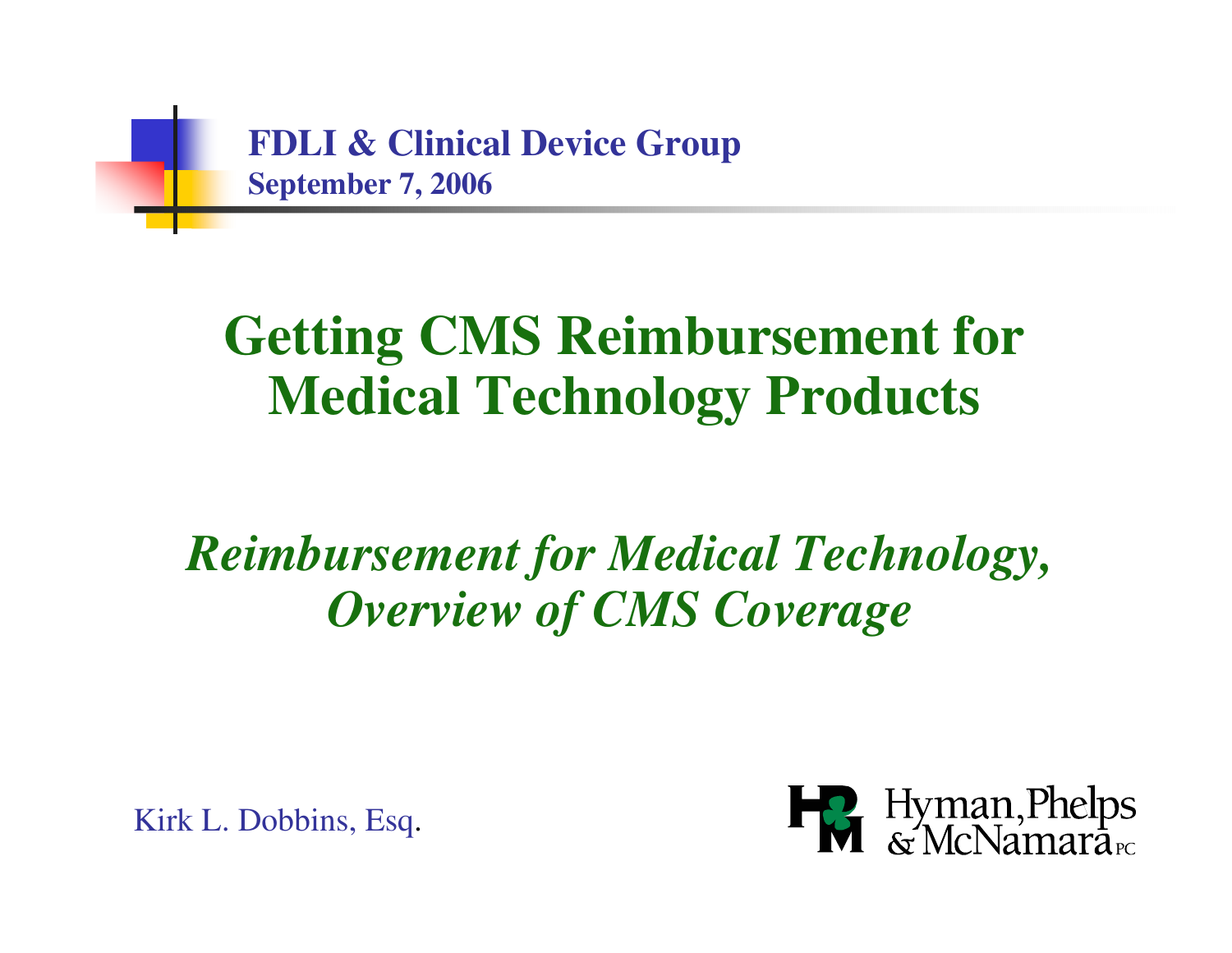**Difference between FDA and CMS Regulatory Review**

- **FDA: Safe and Effective**
- **CMS: Reasonable and Medically Necessary for Medicare Population:**

**Data showing improved health outcomes for Medicare beneficiaries over existing treatment or technology**

 $\mathcal{L}^{\text{max}}$  **CMS: Implicitly looks for value gained from new technology in improving health outcomes for Medicare beneficiaries**

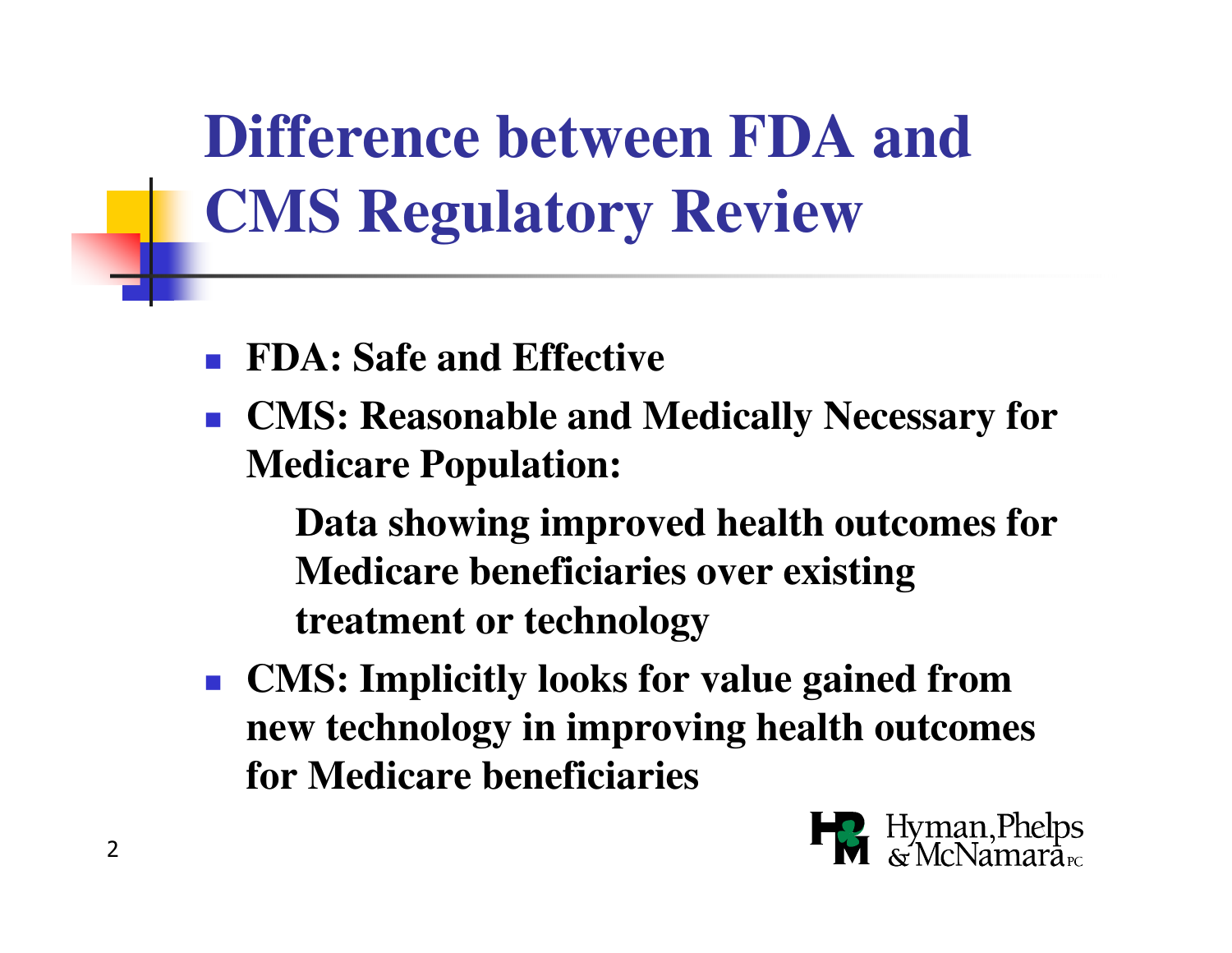**Medicare Coverage, Coding, Payment**



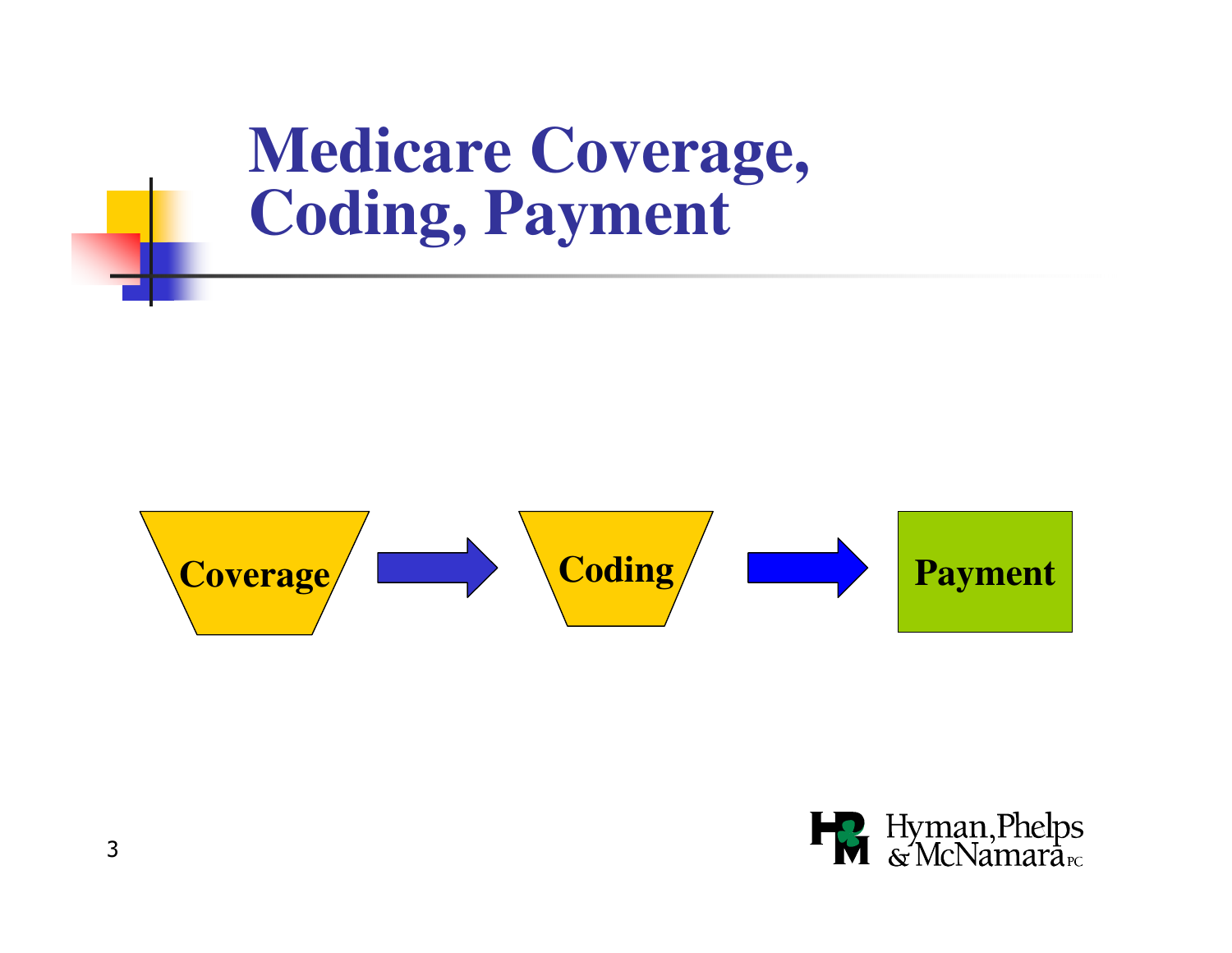#### **Medicare Benefit Categories**

- **Sec. 1812 of Medicare Act, Medicare Part A: Items and services (e.g., supplies, equipment, diagnostic or therapeutic services) provided during covered inpatient hospital stay: inpatient acute hospital, critical access hospital, skilled nursing facility**
- **Sec. 1832 of Medicare Act, Medicare Part B: Outpatient diagnostic and therapeutic services and supplies, items and services provided in physician offices (including "incident to" physician services), durable medical equipment used in the home**

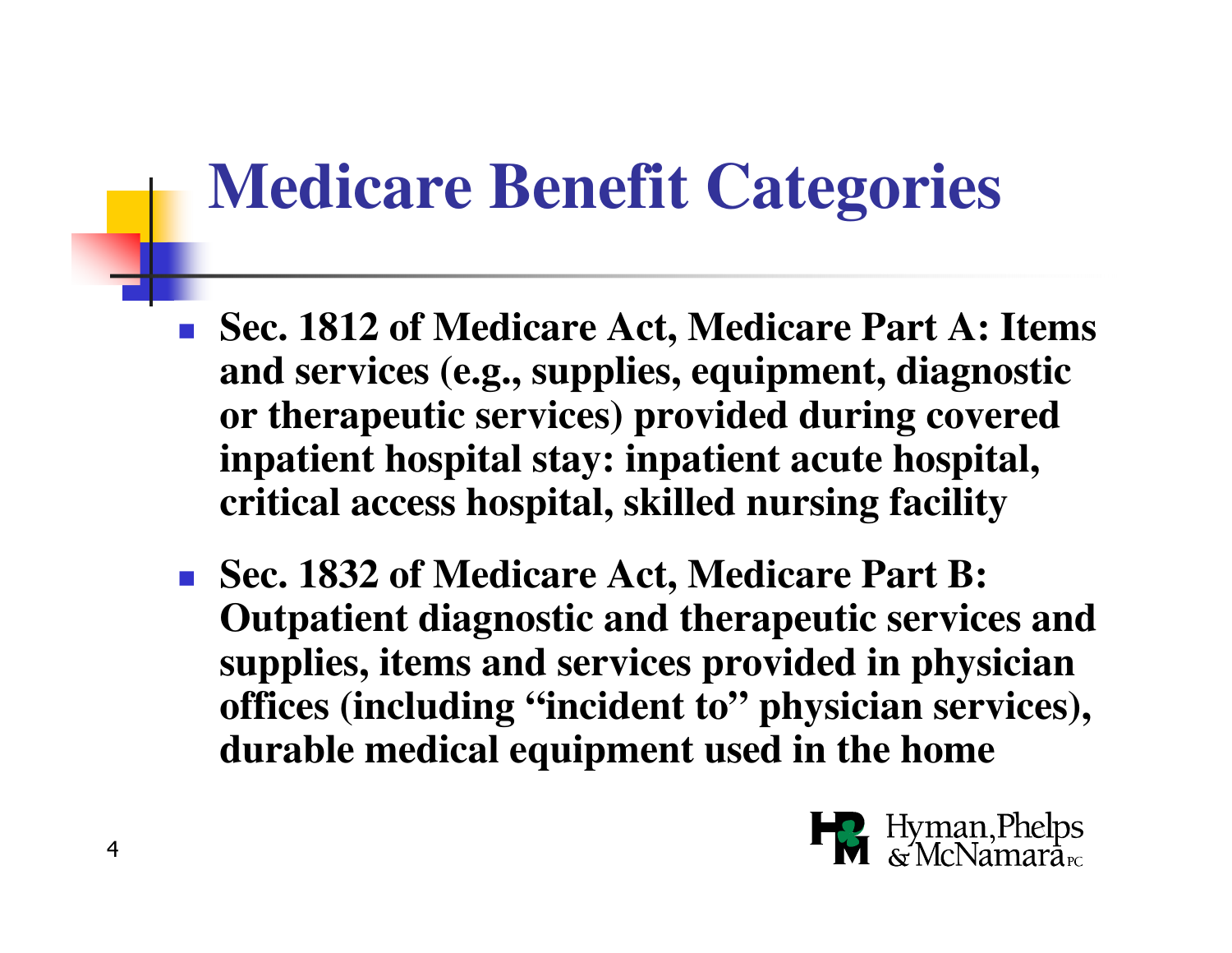**When Is a Device Eligible for Medicare Coverage?**

- П **FDA cleared Devices are "eligible" for Medicare coverage**
- **IDE or IRB-approved devices; devices used in clinical trials (only routine costs of qualifying trial, but not device)**
- $\mathcal{C}_{\mathcal{A}}$  **Class I or II, Category B (non-experimental/ investigational)**
- $\overline{\phantom{a}}$  **Class III, Category A, possibly, if used in "diagnosis, monitoring, or treatment of an immediate lifethreatening disease or condition"**

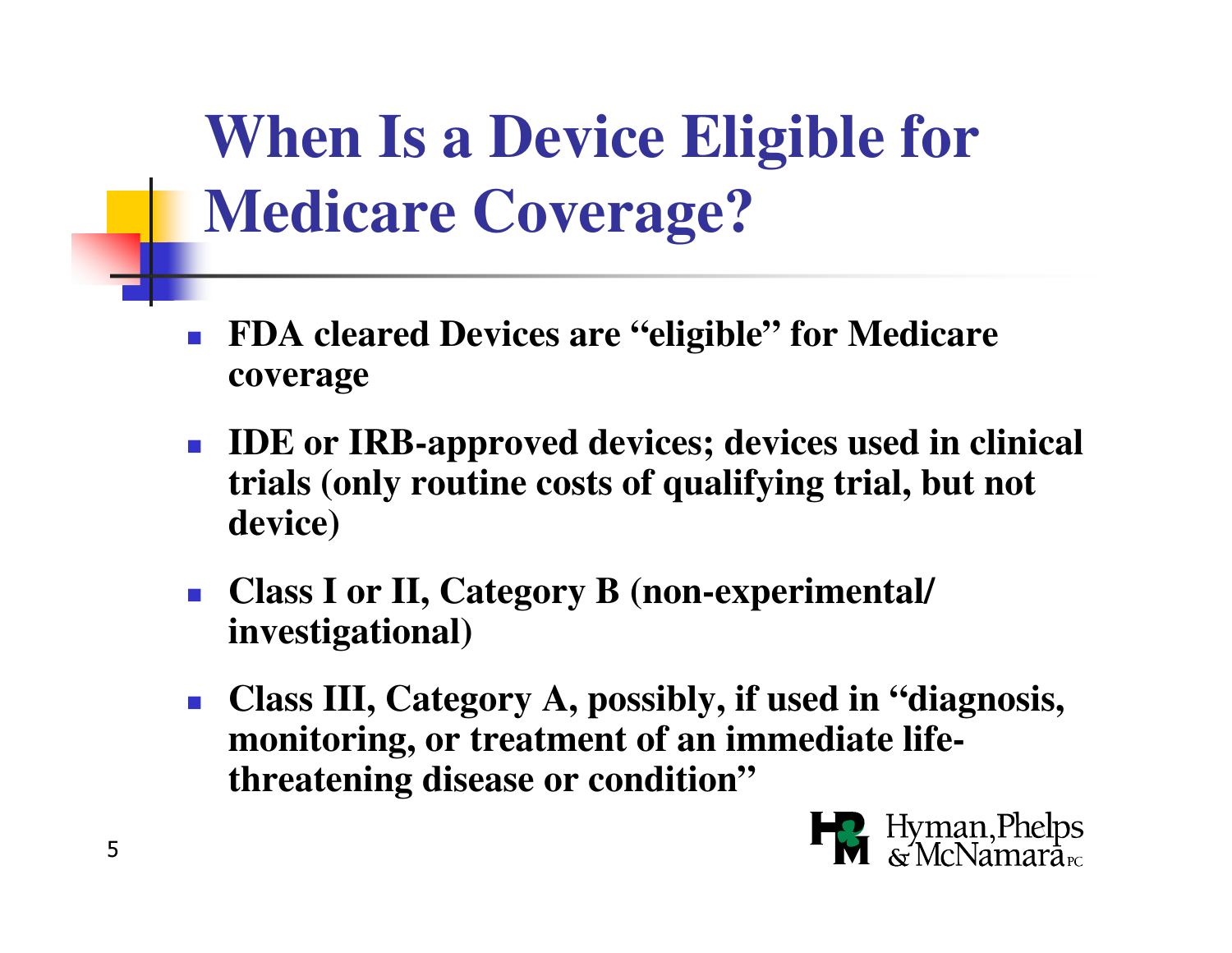### **Statutory Coverage Standard**

- F **"Reasonable and Necessary" under Sec. 1862(a)(1) of the Medicare Act: no payment for items and services which are not reasonable and necessary for the diagnosis or treatment of illnessor injury or to improve the functioning of a malformed body member**
- **Statutory Exclusion (Sec. 1862(a)(6) et seq.): no payment for personal comfort items (except in hospice setting), cosmetic surgery (except for prompt repair due to accident)**

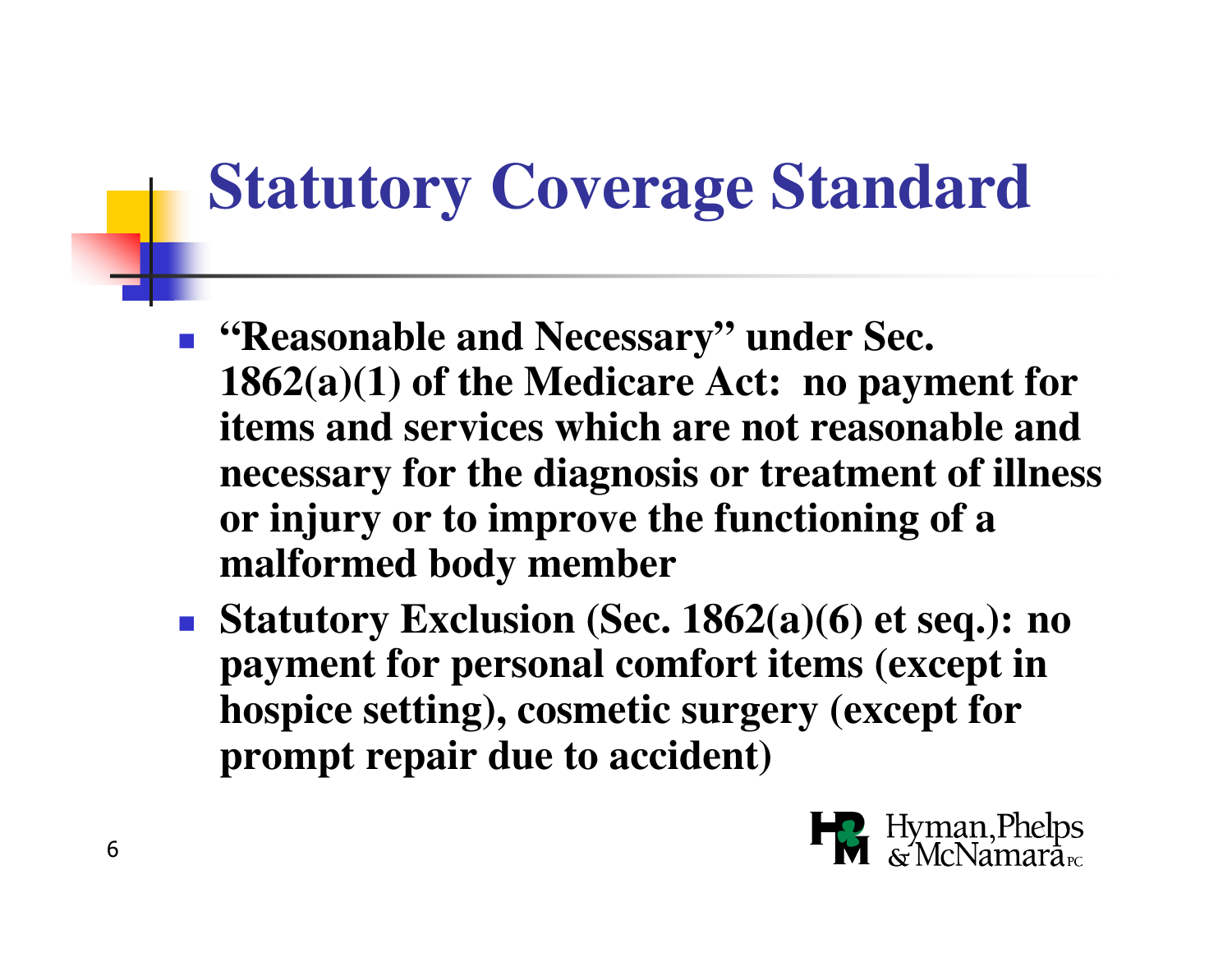**What Is "Reasonable and Necessary?"**

**Service Service No statutory or regulatory definition, but CMS has generally interpreted "reasonable and necessary" to mean that the item or service should improve health outcomes overall for Medicare beneficiaries.**

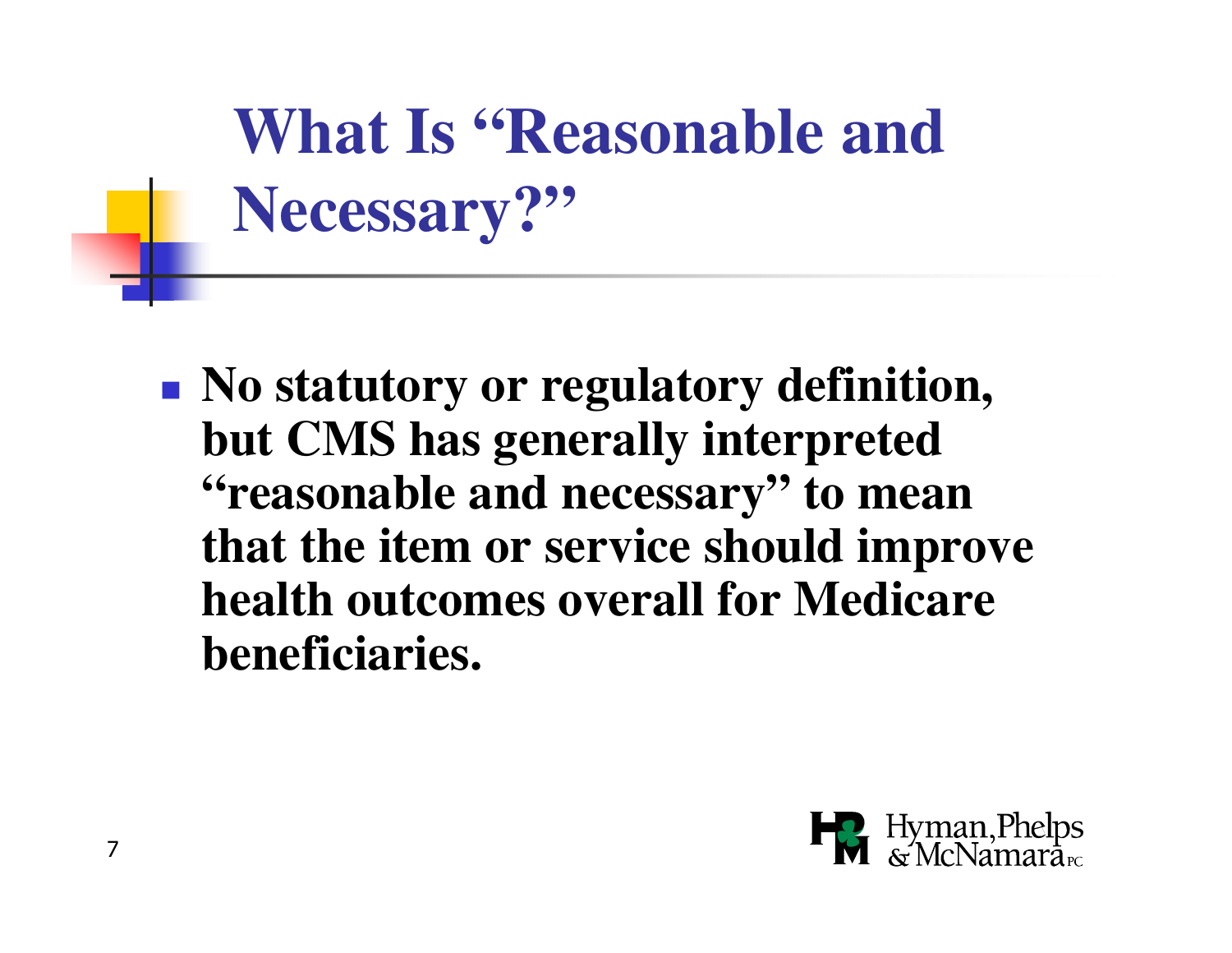**Who Decides What Is Reasonable and Necessary?**

**Service Service CMS and Medicare contractors Medicare contractors: Fiscal Intermediaries, Carriers and others**

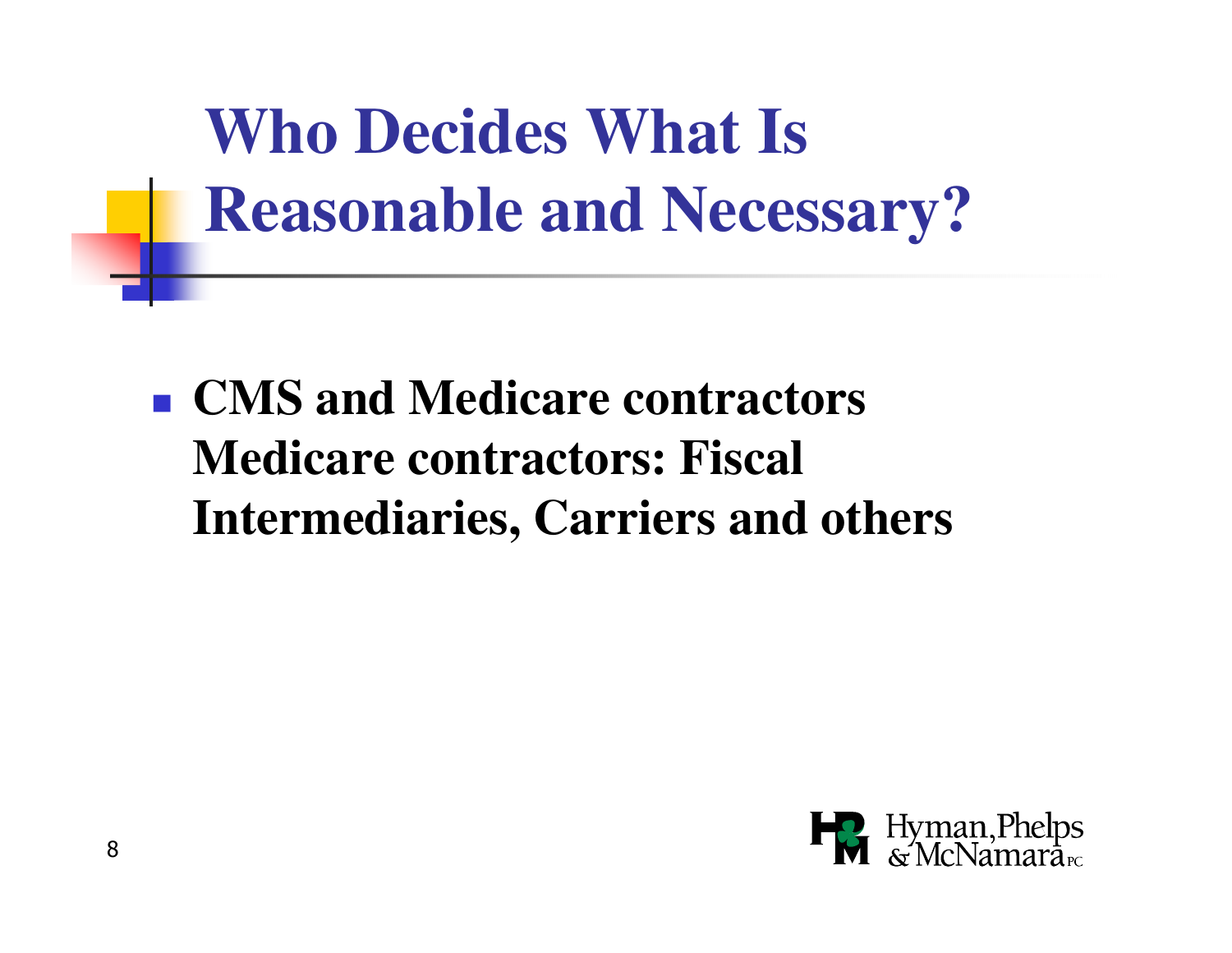#### **What Guides these Decisions?**



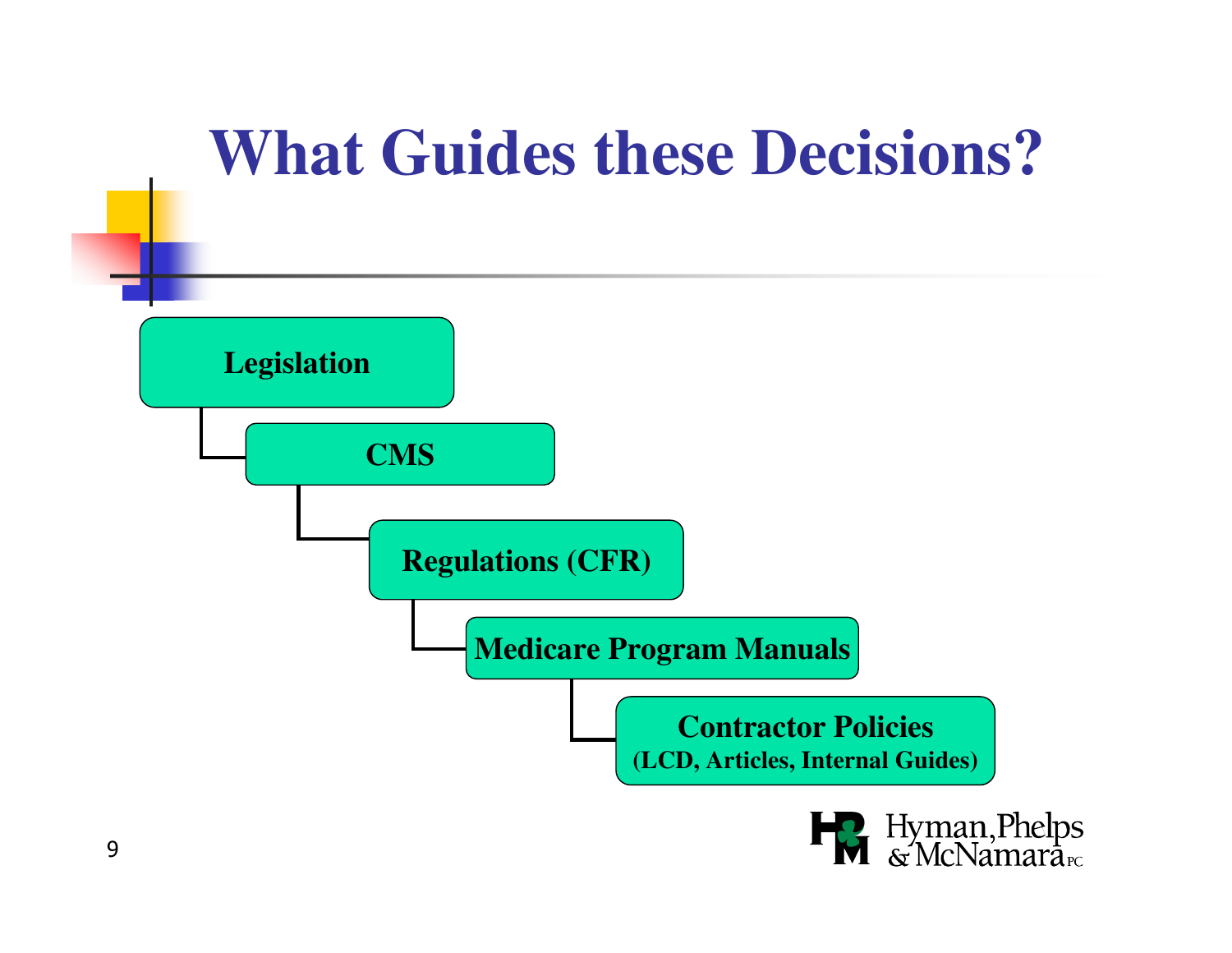**Strategic Considerations for Medicare Coverage**

- M **National Coverage Determination (NCD) versus Local Coverage Determination (LCD)**
- M **Importance of clinical data showing effectiveness in improving health outcomes for Medicare beneficiaries**
- M **Importance of early planning if you want Medicare coverage**

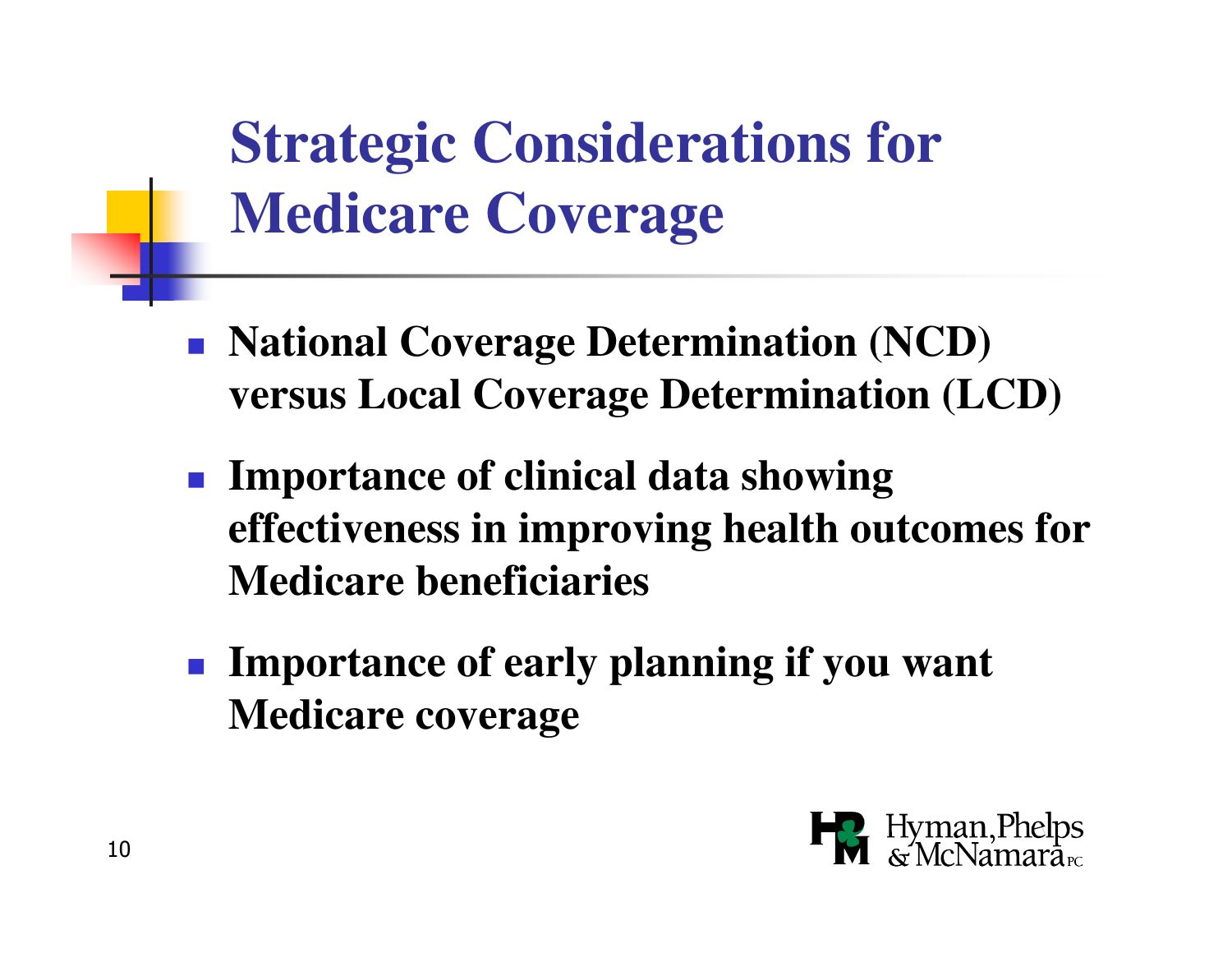#### **MEDICARE NATIONAL COVERAGE PROCESS**

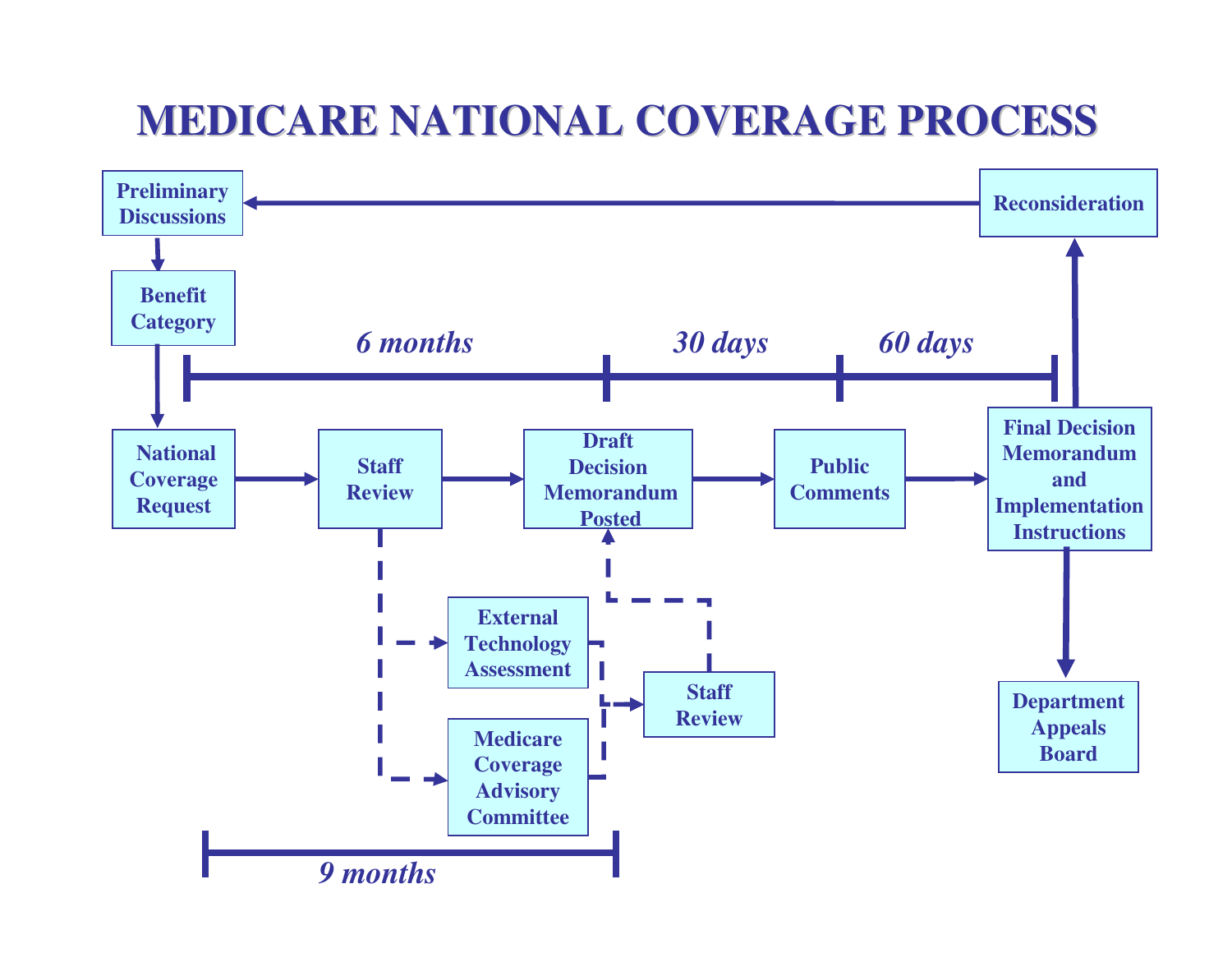**NCD Versus LCD:Which Is Better?**

 $\mathbb{R}^3$ **It depends . . . .**



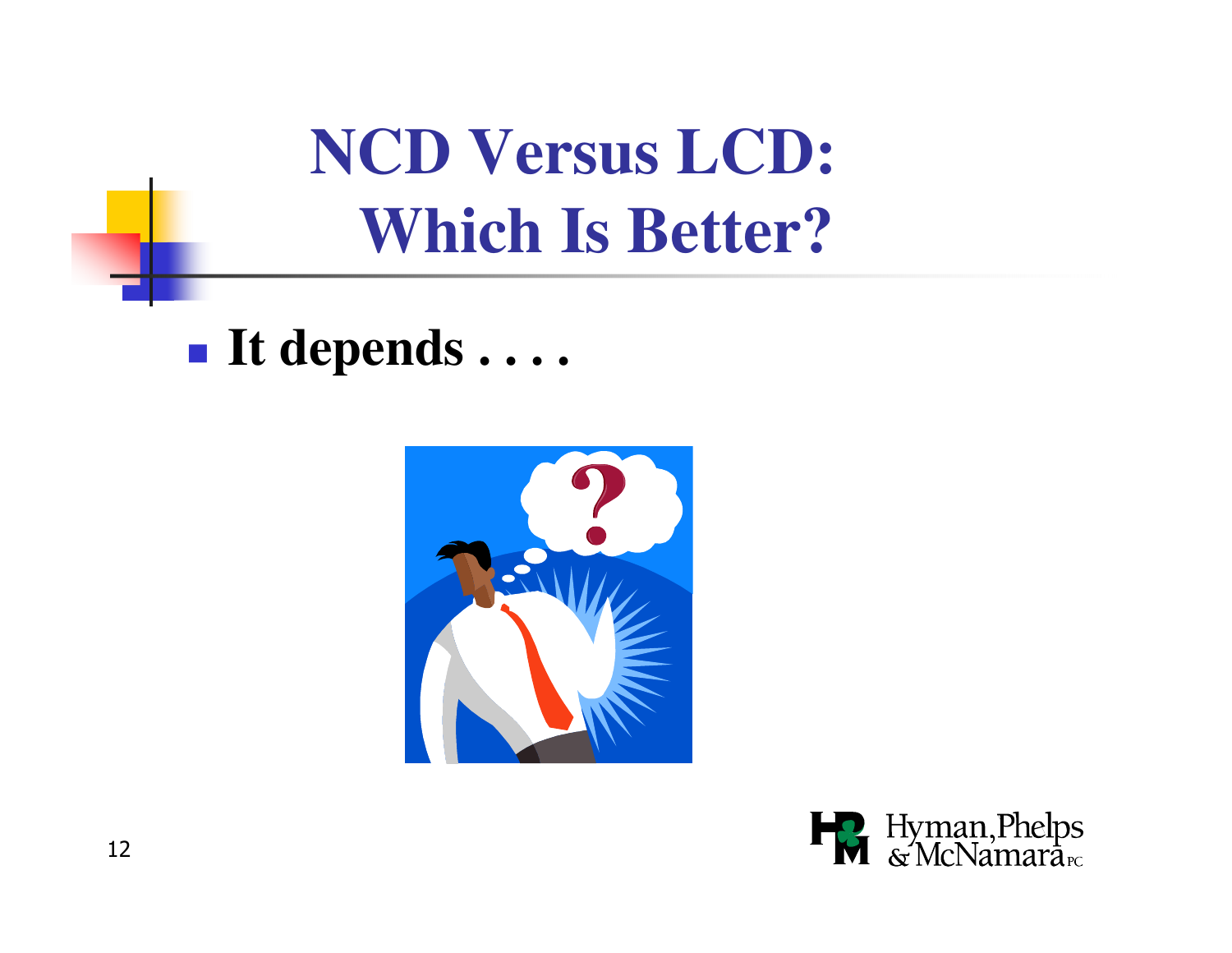### **National Coverage Decision**

- $\mathbb{R}^3$  **Medicare Program Integrity Manual, Chapter 13**
- $\mathbb{R}^3$ **National scope/jurisdiction**
- k. **No NCD = contractor discretion**
- $\mathbb{R}^3$ **NCD (+ or -) = no contractor discretion**
- $\mathbb{R}^3$  **May be initiated internally by CMS or on request**

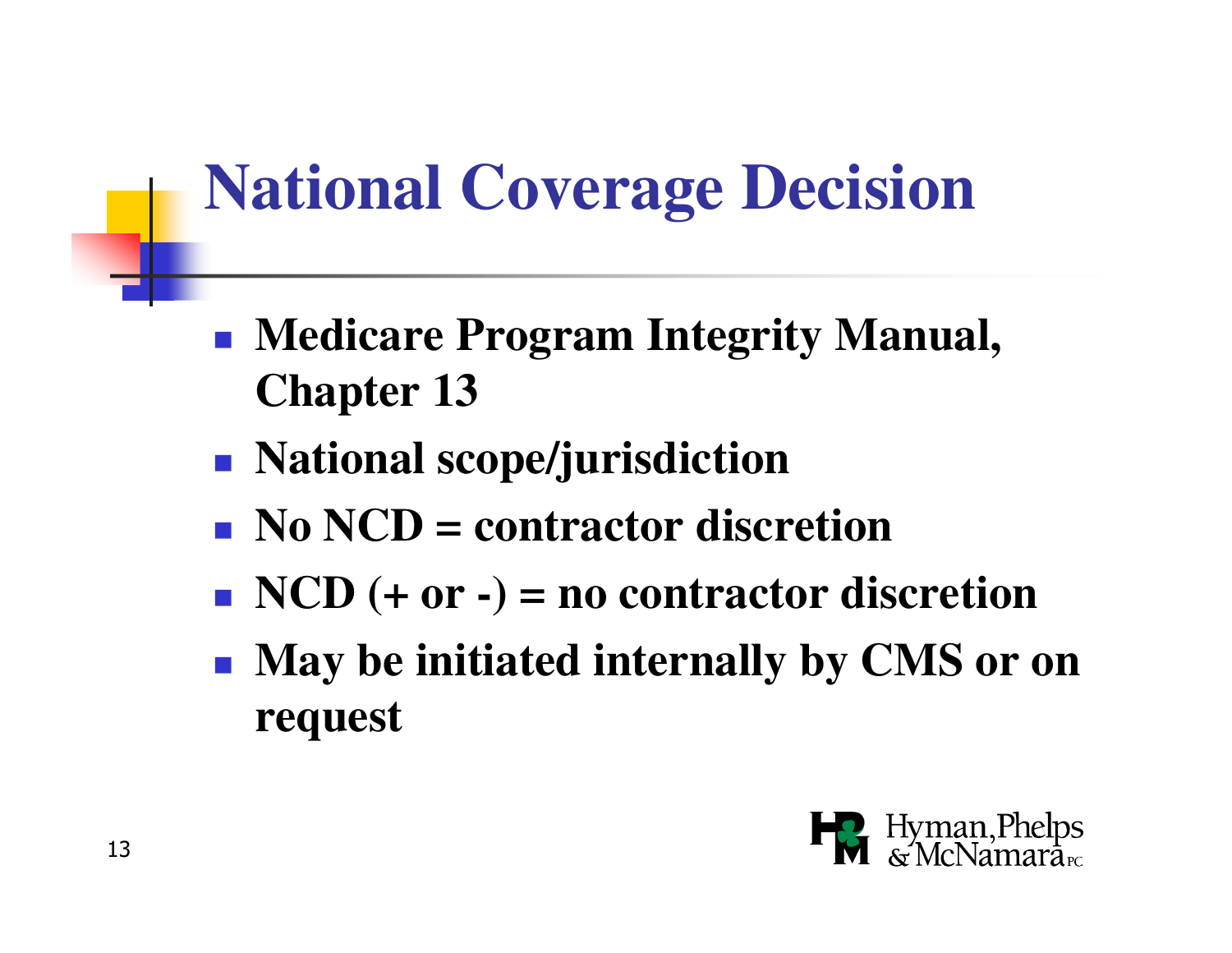## **National Coverage Decision**

- $\mathcal{L}_{\mathcal{A}}$  **May address large or small issues, new technology**
- $\mathcal{L}_{\mathcal{A}}$  **NCDs binding on: carriers, providers, andALJs on claims appeals**
- $\mathbb{R}^3$  **Review under 42 CFR Part 426 (by aggrieved party, i.e., Medicare beneficiary)**
- $\mathcal{L}_{\mathcal{A}}$ **Medicare Coverage Database**

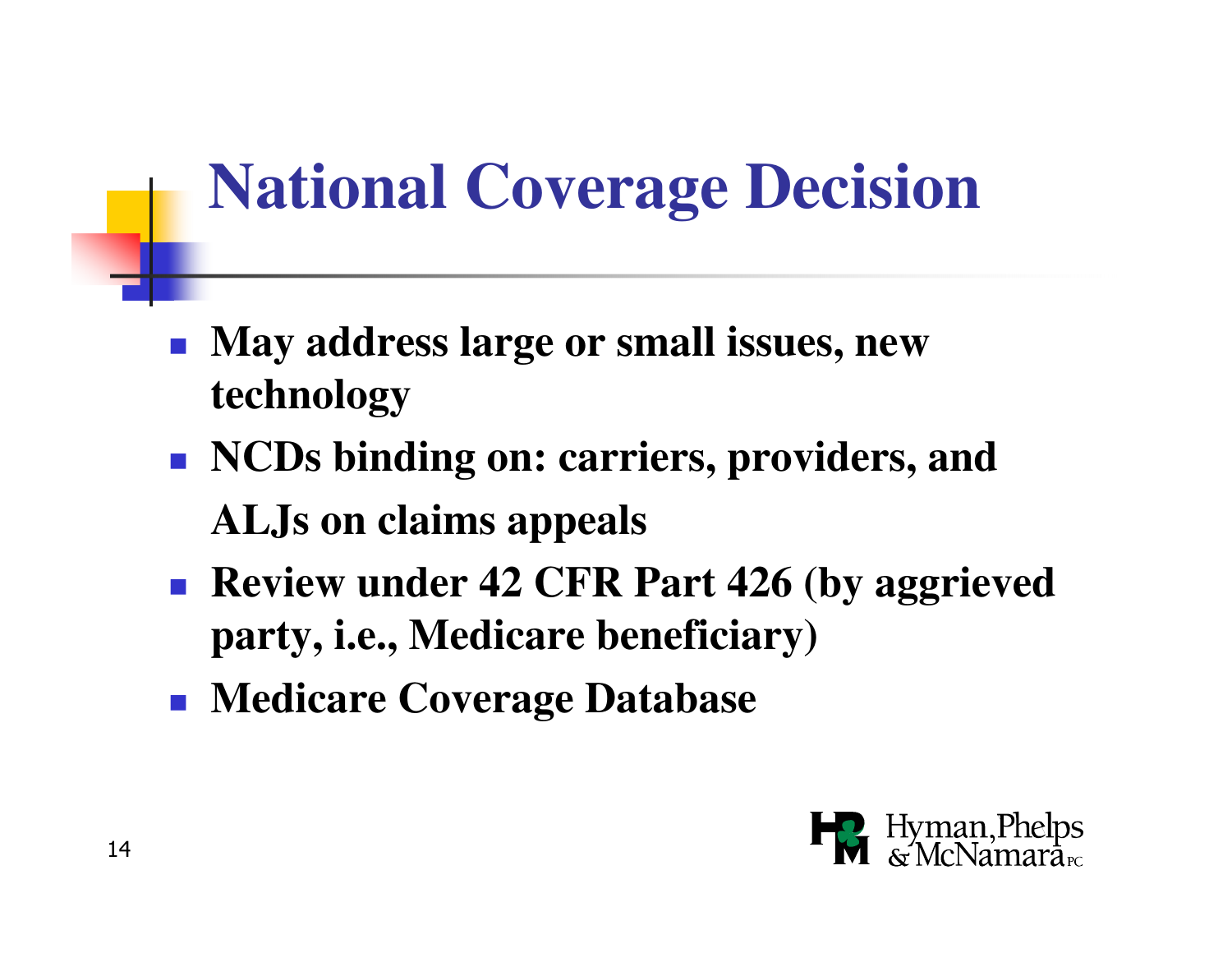#### **Local Coverage Decision**

- **Medicare Program Integrity Manual, Chapter 13**
- **Focus on what is "reasonable and necessary"**
- **Limited Scope/Jurisdiction (several states)**
- P. **Often reactive rather than proactive: utilization, denial of claims or new technology**
- **Can Be Overruled by Administrative Law Judge**
- $\mathcal{L}_{\mathcal{A}}$  **Review under 42 CFR Part 426 ( by aggrieved party, i.e., Medicare beneficiary)**

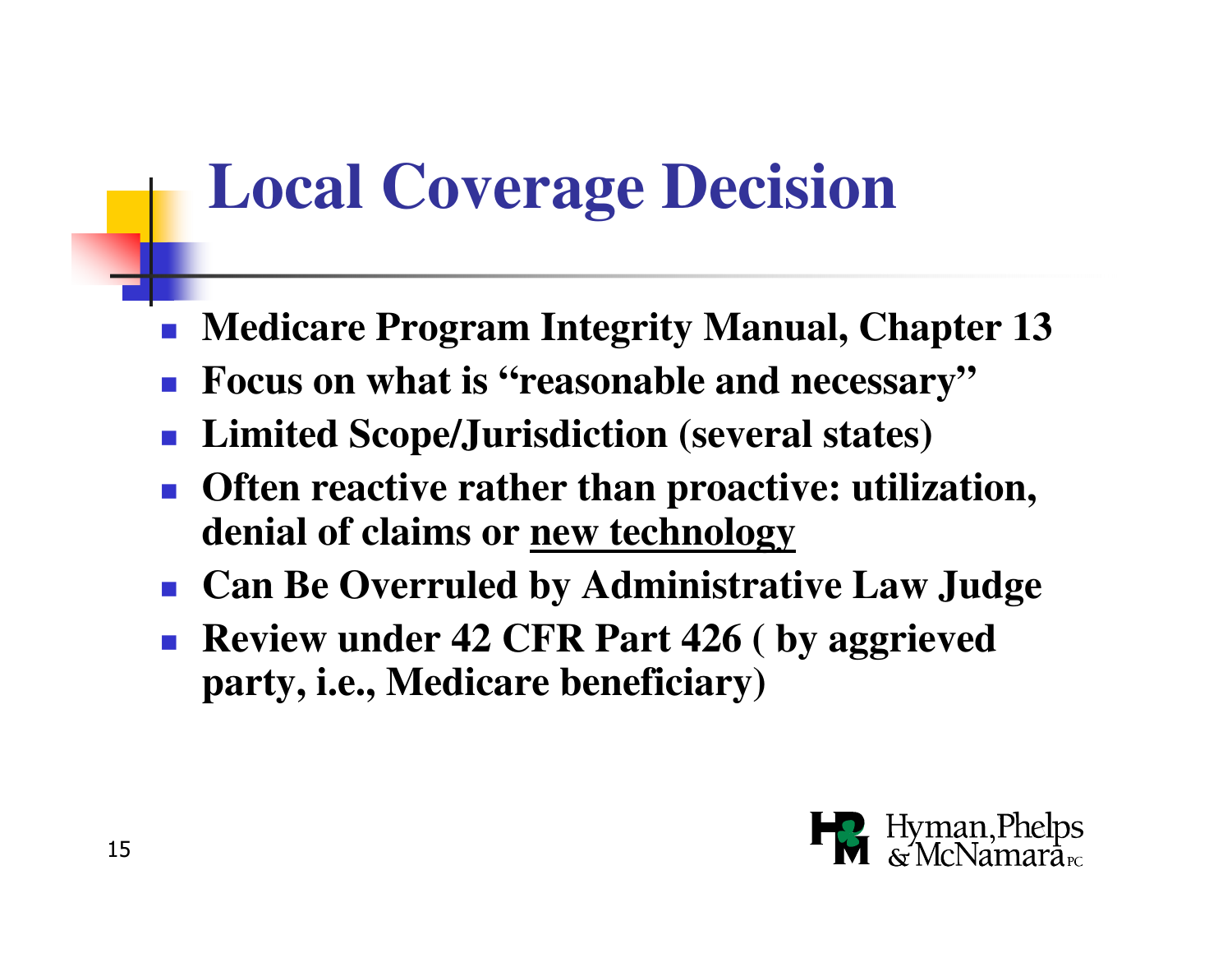### **Local Coverage Decision**

#### $\mathcal{L}_{\mathcal{A}}$ **Evidence Considered for LCD new technology:**

- **Evidence from randomized clinical trials or other definitive studies**
- **General acceptance by the medical community (standard of practice); however, acceptance by individual health care providers, or even a limited group of health care providers may not suffice**
- **Scientific data or research studies published in peerreviewed medical journals**
- **Consensus of expert medical opinion**

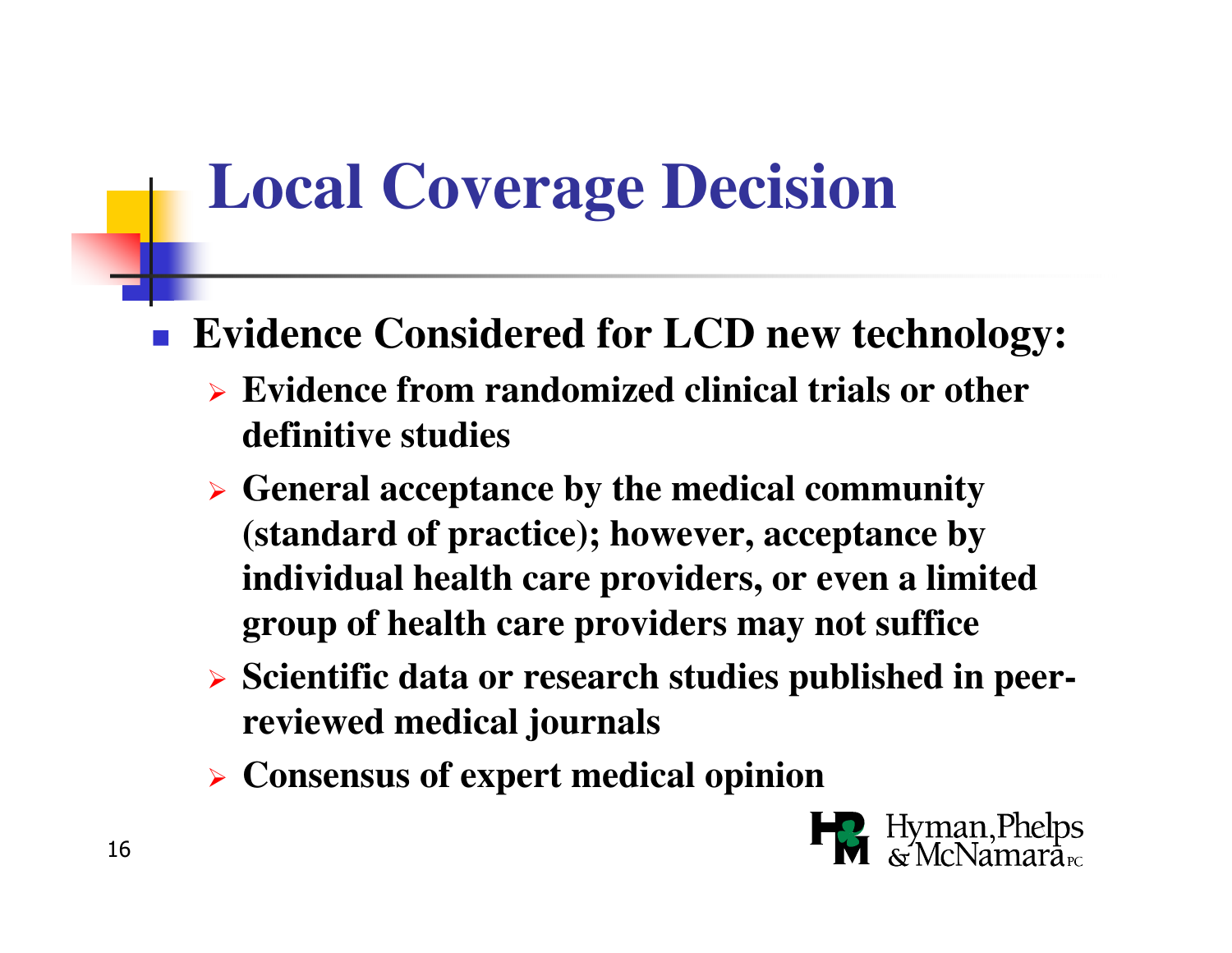## **Premarket Considerations for Medicare Coverage**

- **Early Planning: Phase I-III**
- **FDA Approval: 510(k) versus Premarket Approval Application (PMA) review**
- **Informal Meeting with CMS**



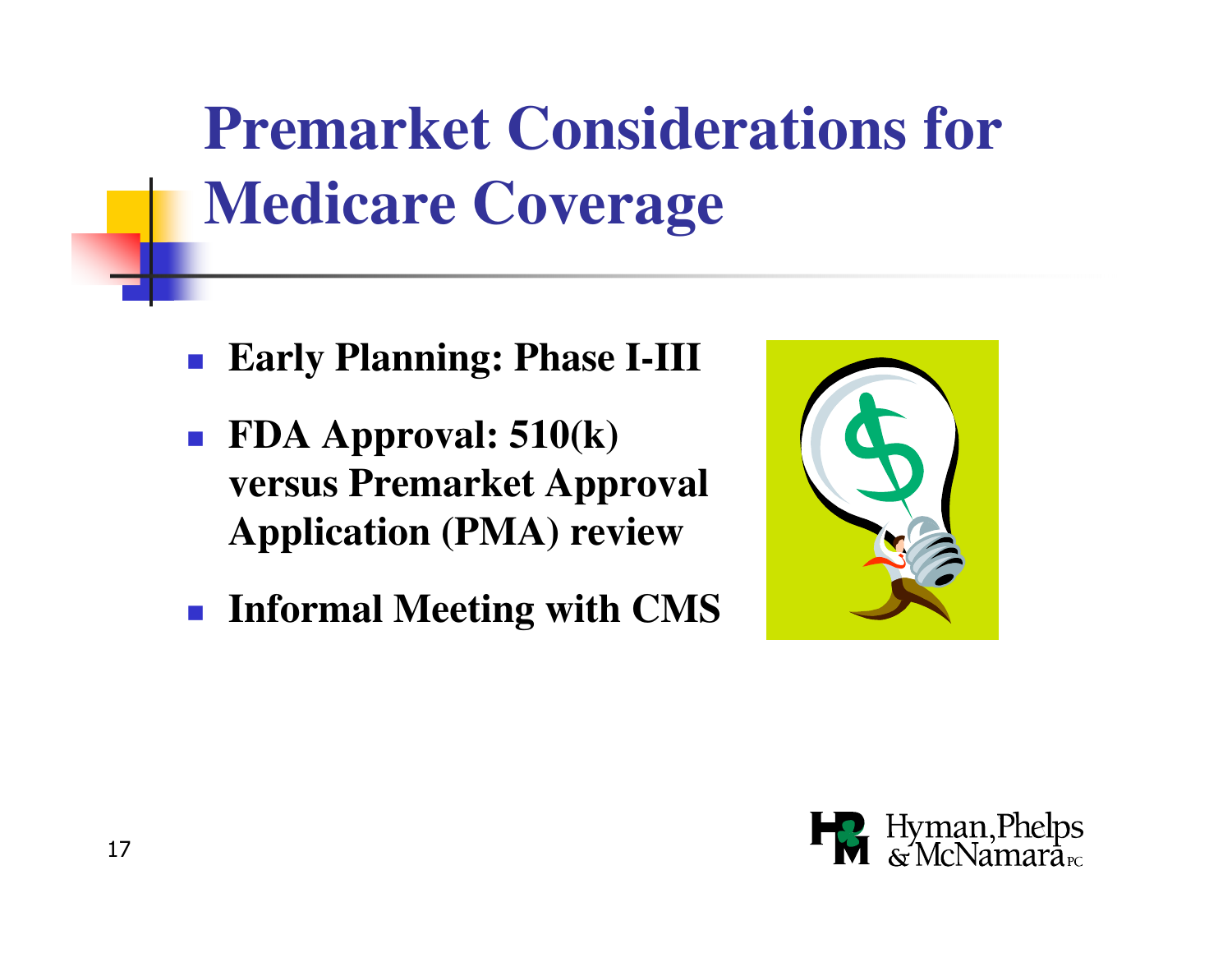## **Premarket Considerations for Medicare Coverage**

- **510(k) may: preclude new HCPCS code; place device in existing payment categories; significantly limit payment; or preclude coverage**
- **PMA may allow you to get separate code, which may lead to better reimbursement**
- **Informal meeting with CMS may provide guidance: clinical trials and data should show efficacy for Medicare population**

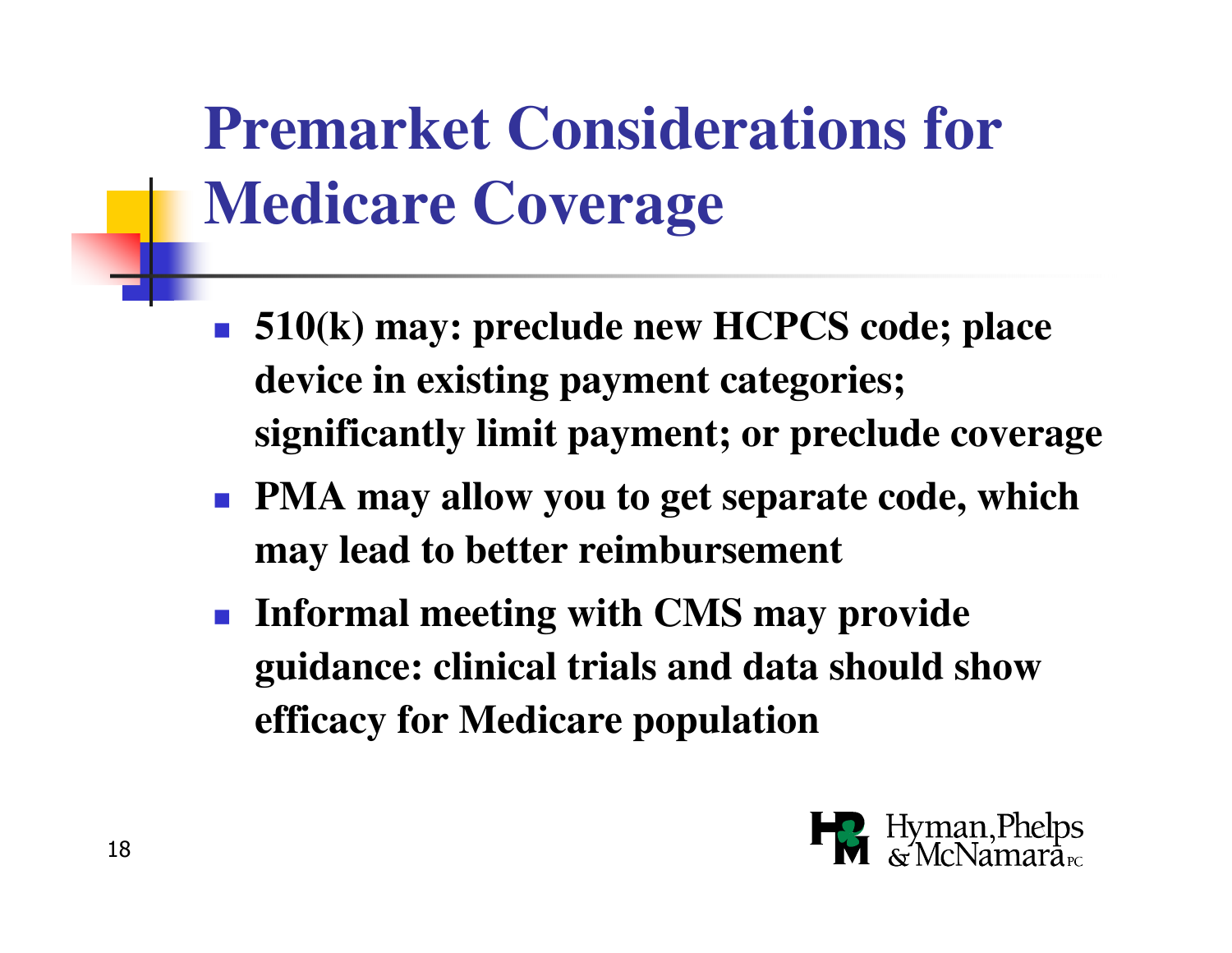## **Other Coverage Considerations**

- $\Box$  **Even if no data on effectiveness for Medicare population, it's not too late:**
	- **NCD with Restrictions**
	- **Coverage with Evidence Development**
	- **Contractor discretion under LCD if no NCD**
	- **FDA Phase IV**

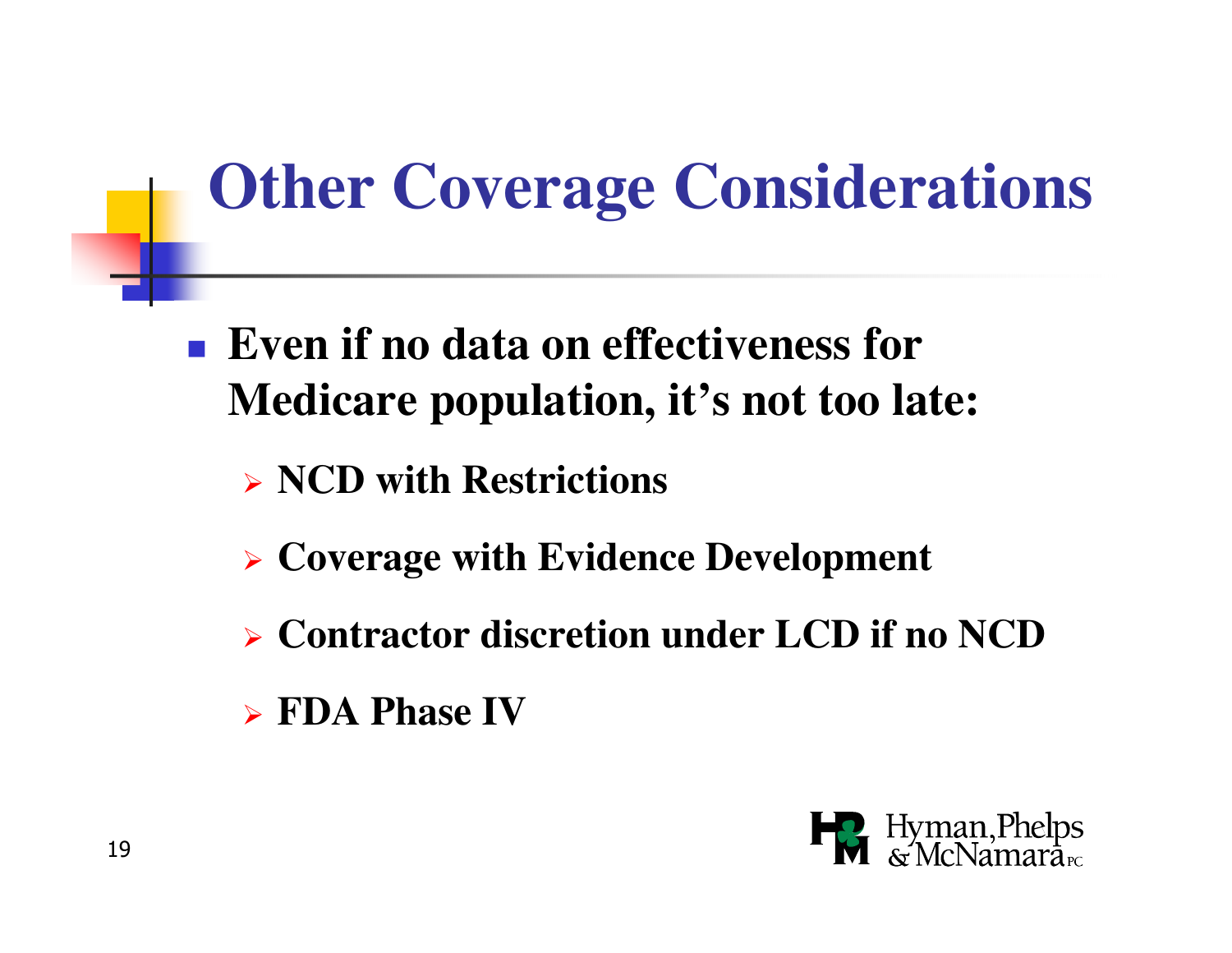**CMS Payment Systems: Prospective Payment**

**Systems, Fee Schedules**

 **New Technology Considerations**





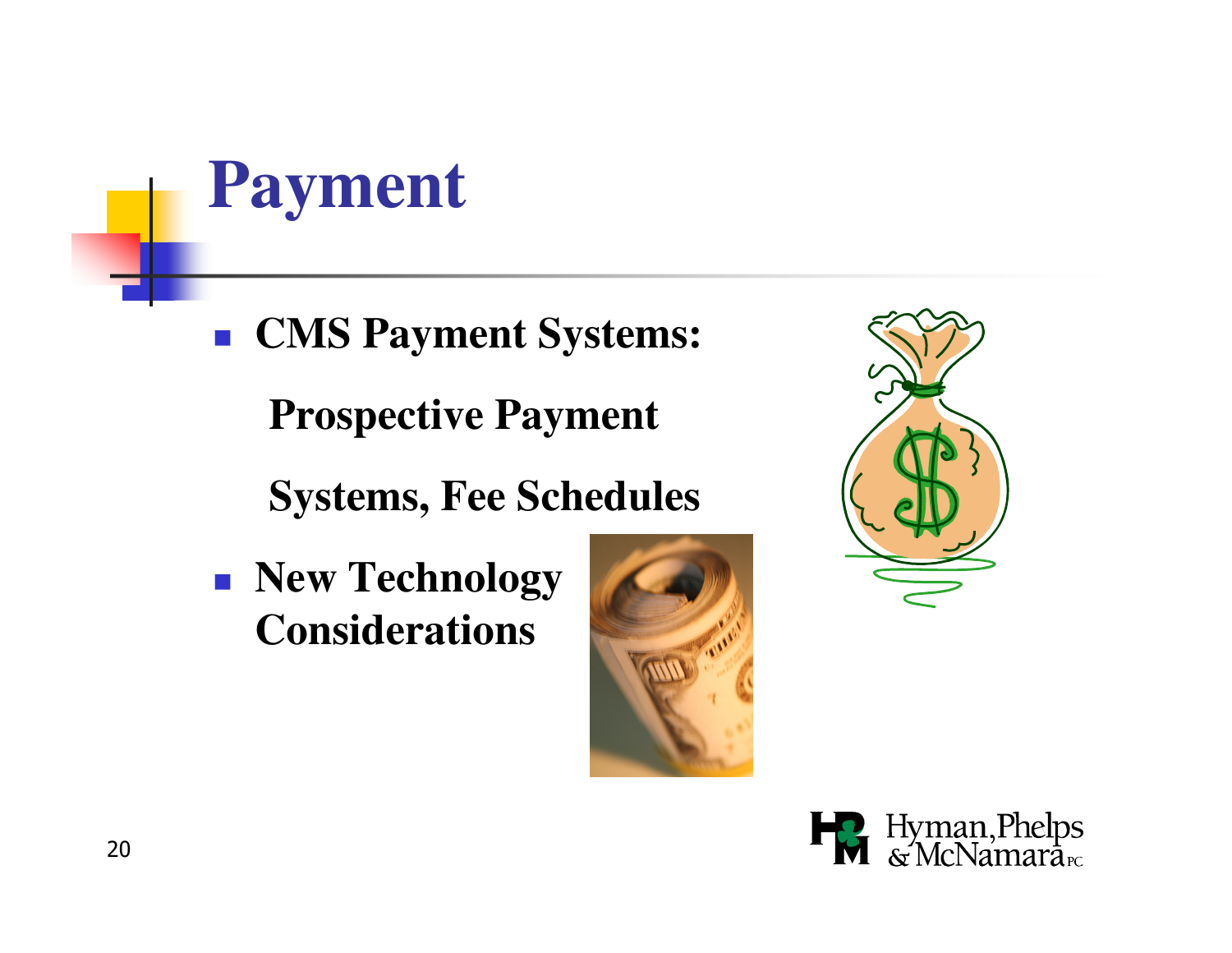- **Inpatient Hospital Prospective Payment System (IPPS)**
- **Service Service Diagnosis Related Groups (DRGs)**
- **New technology add-on**
	- П **42 CFR Part 412**
	- ×. **CMS Guidance**

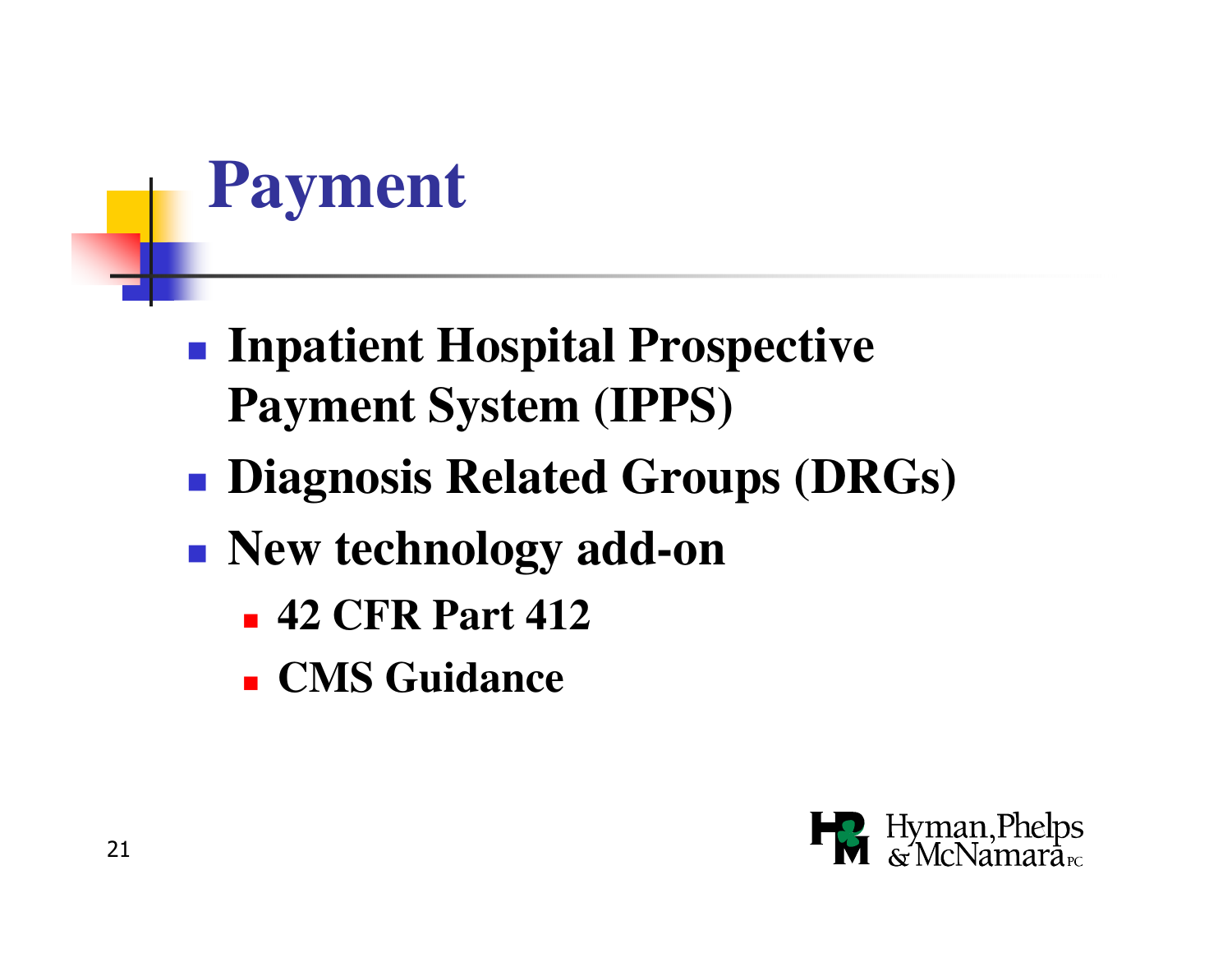#### M **IPPS special add-on for new technology:**

- **CMS must determine that new technology is a substantial clinical improvement relative to current or previous diagnosis or treatment**
- > Data reflecting the cost of new technology must **not yet be available in the data used to recalibrate the DRGs**
- **DRG payment rate otherwise applicable to the new technology would be inadequate (i.e., average charges for cases using the new technology will be in excess of the amount determined by CMS formula)**

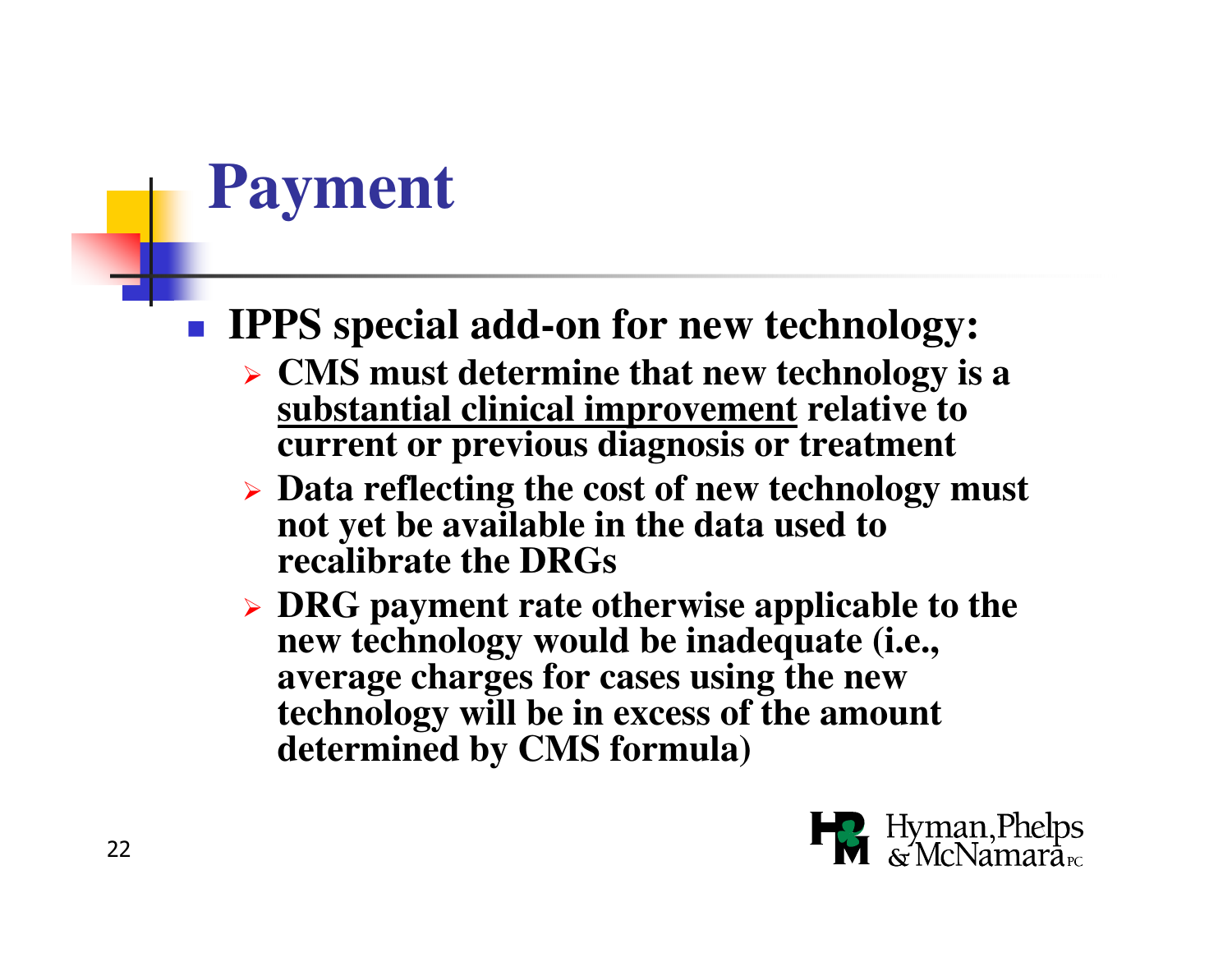- M **Exercise Criteria**
- P. **Threshold: charges for new technology exceed the lesser of:**
	- $\blacktriangleright$ **75 % of standardized amount for DRG or**
	- $\blacktriangleright$  **75% of one standard deviation for DRG involved.**

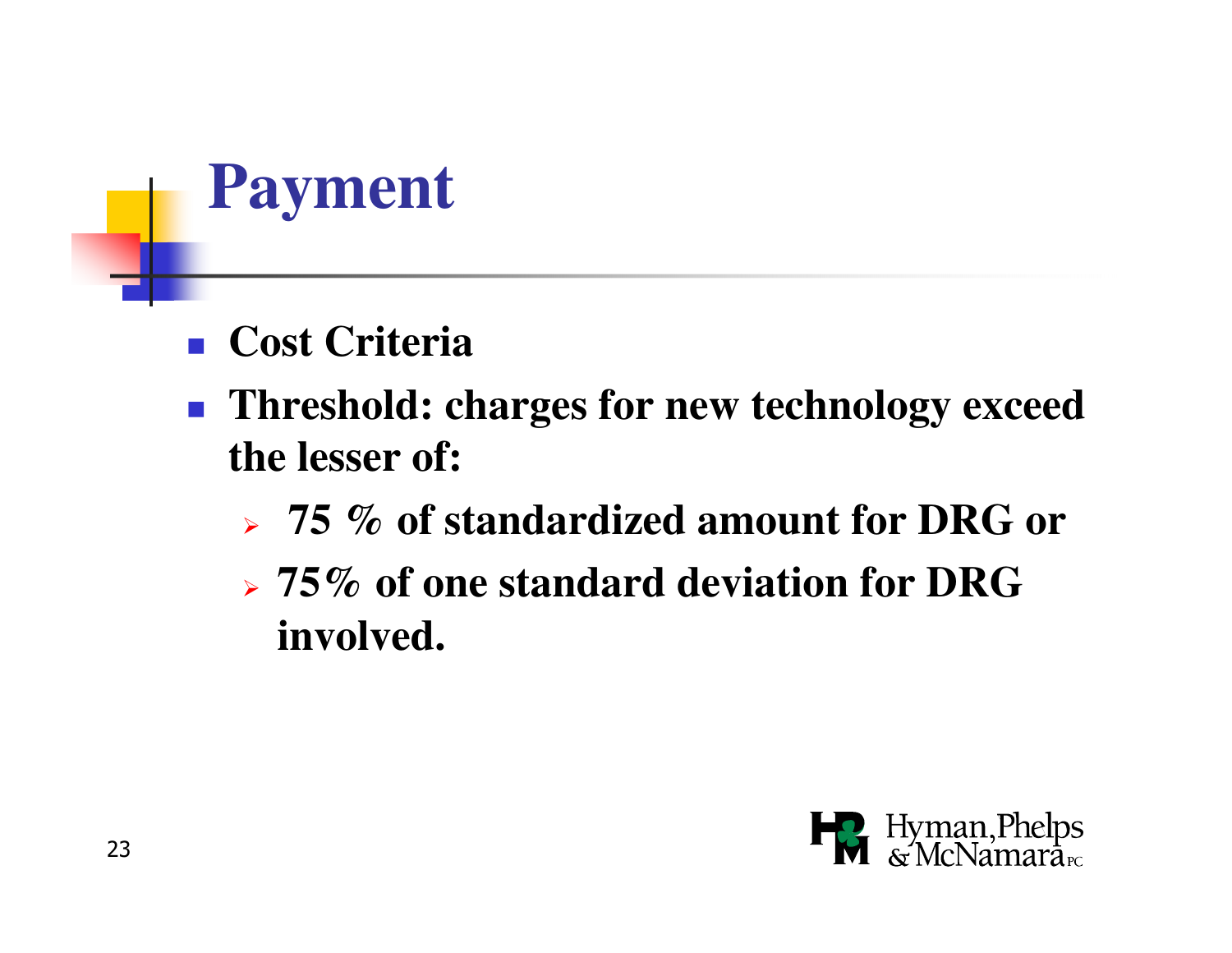- M **New Technology Add-On Payment Amount:** 
	- $\blacktriangleright$  **Full DRG payment, plus the lesser of:**
		- $\blacktriangleright$  **50 % of the amount by which the hospital costs to use new technology exceed standard DRG; or**
		- $\blacktriangleright$ **50% of the costs of new technology**

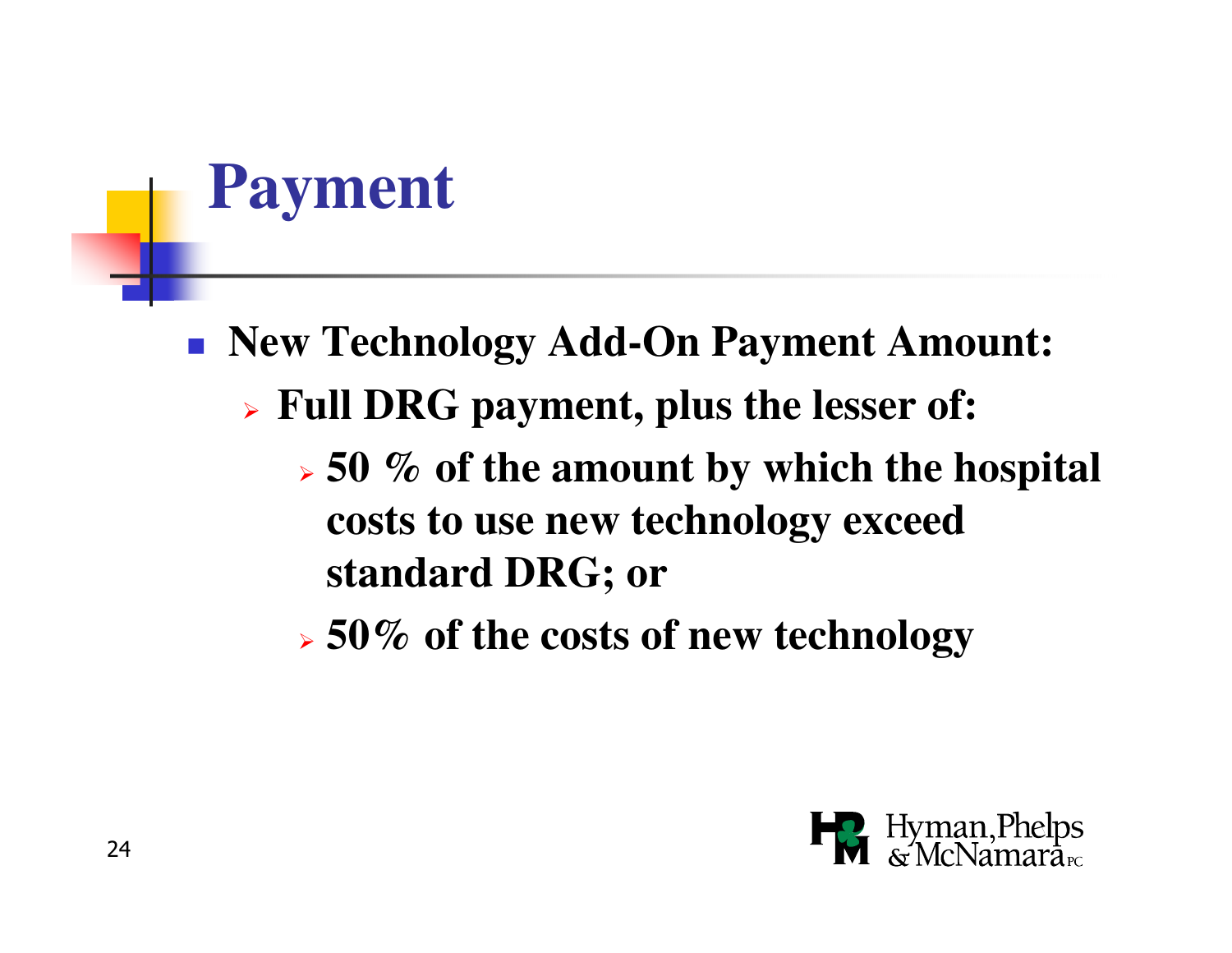- $\Box$  **Hospital Outpatient Prospective Payment System (OPPS) transitional pass-through payment for drugs, biologics or devices, or new APC category for new devices:** 
	- **42 CFR Part 419**
	- **CMS must determine that there is a substantial clinical improvement over current treatments**

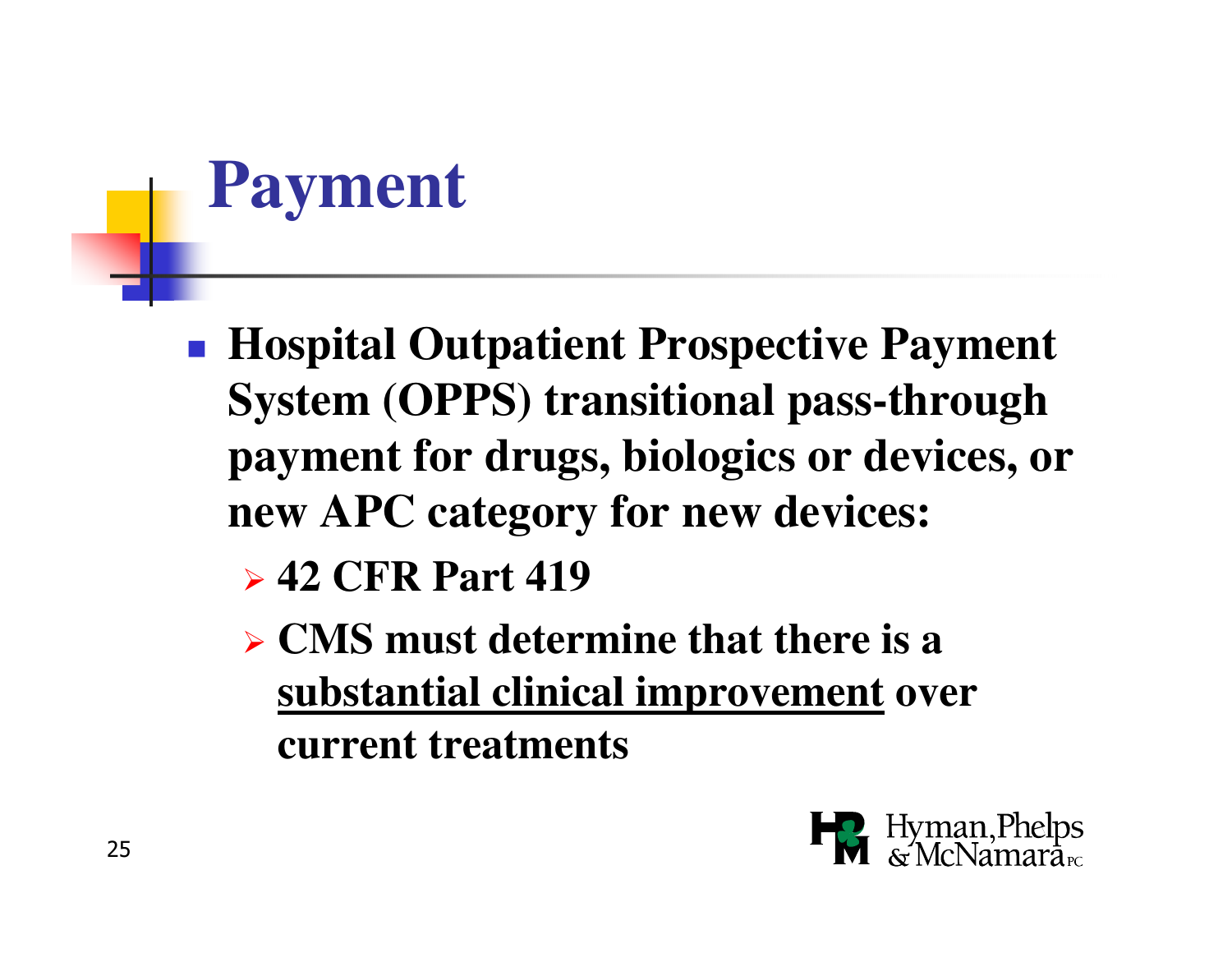- $\mathbb{R}^3$  **Transitional pass-through payment for new technology (at least 2, no more than 3 years):**
	- **Must meet "new" criteria**
	- **Must meet "not insignificant" cost criteria**

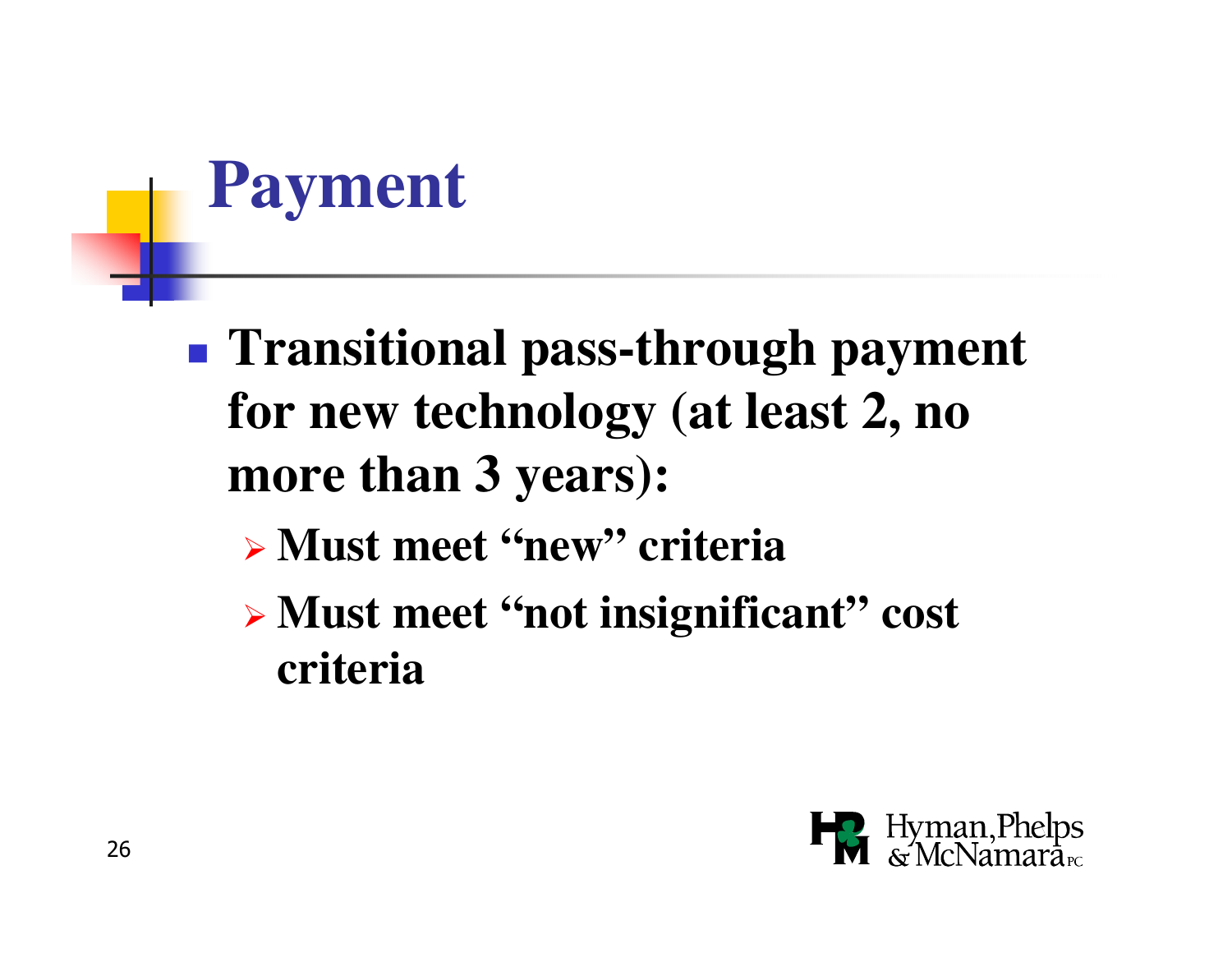#### **Cost Criteria**

- **Drugs and biologics**
	- **Estimated average reasonable cost > 10% of applicable APC payment amount**
	- **Estimated average reasonable cost exceeds drug or biologic portion of APC payment amount by at least 25%**
	- **Difference between estimated average reasonable cost and APC payment amount > 10% of APC payment amount for related service**

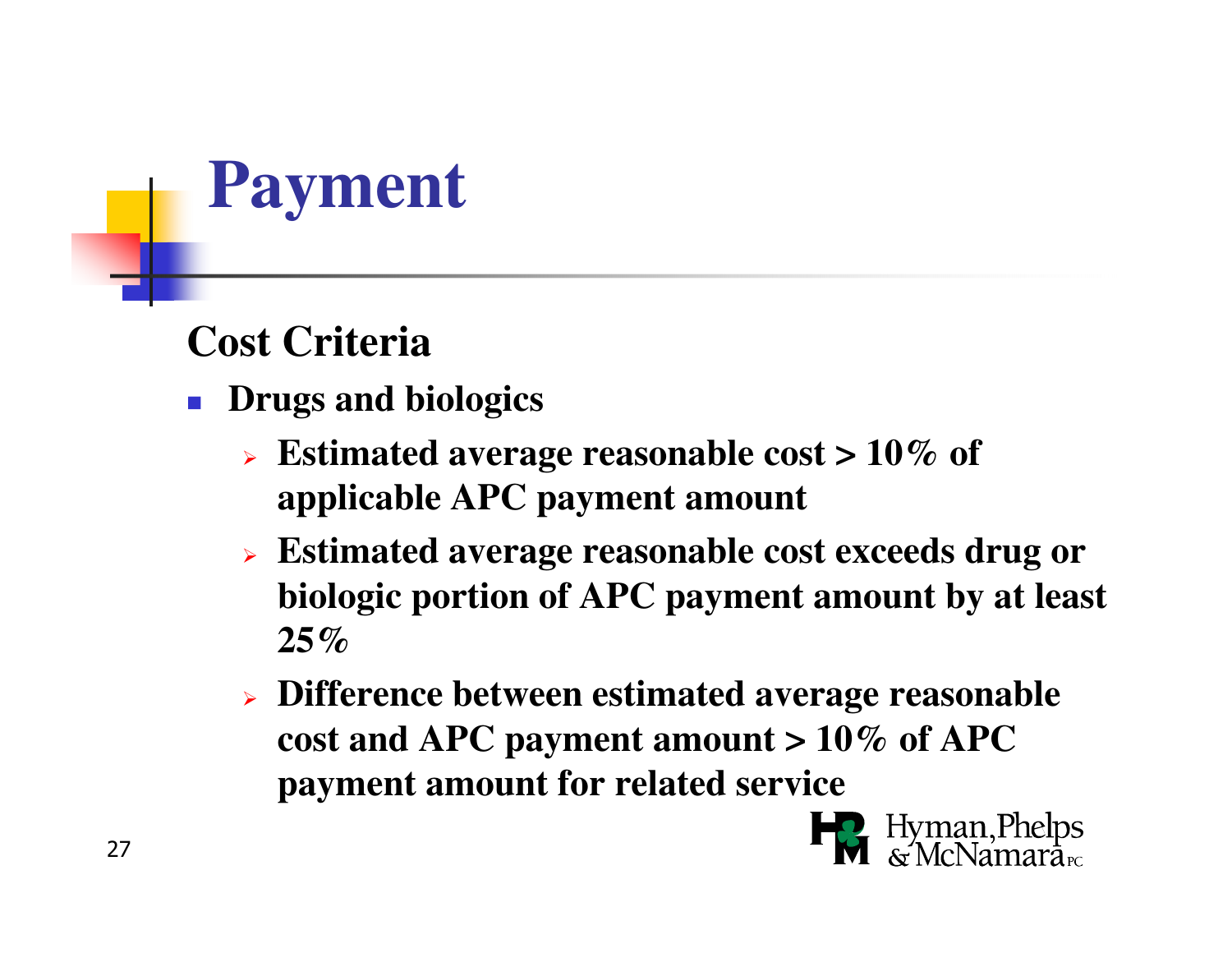#### **Cost Criteria**

- **Medical Devices**
	- **Estimated average reasonable cost of devices in APC > 25% of applicable APC payment for relevant procedure, and exceeds cost of device-related portion of APC payment by at least 25%**
	- **Difference between estimated average reasonable cost of devices in APC and device portion of APC payment amount > 10% of APC payment amount for related service**
- П **Exclusion of certain items**

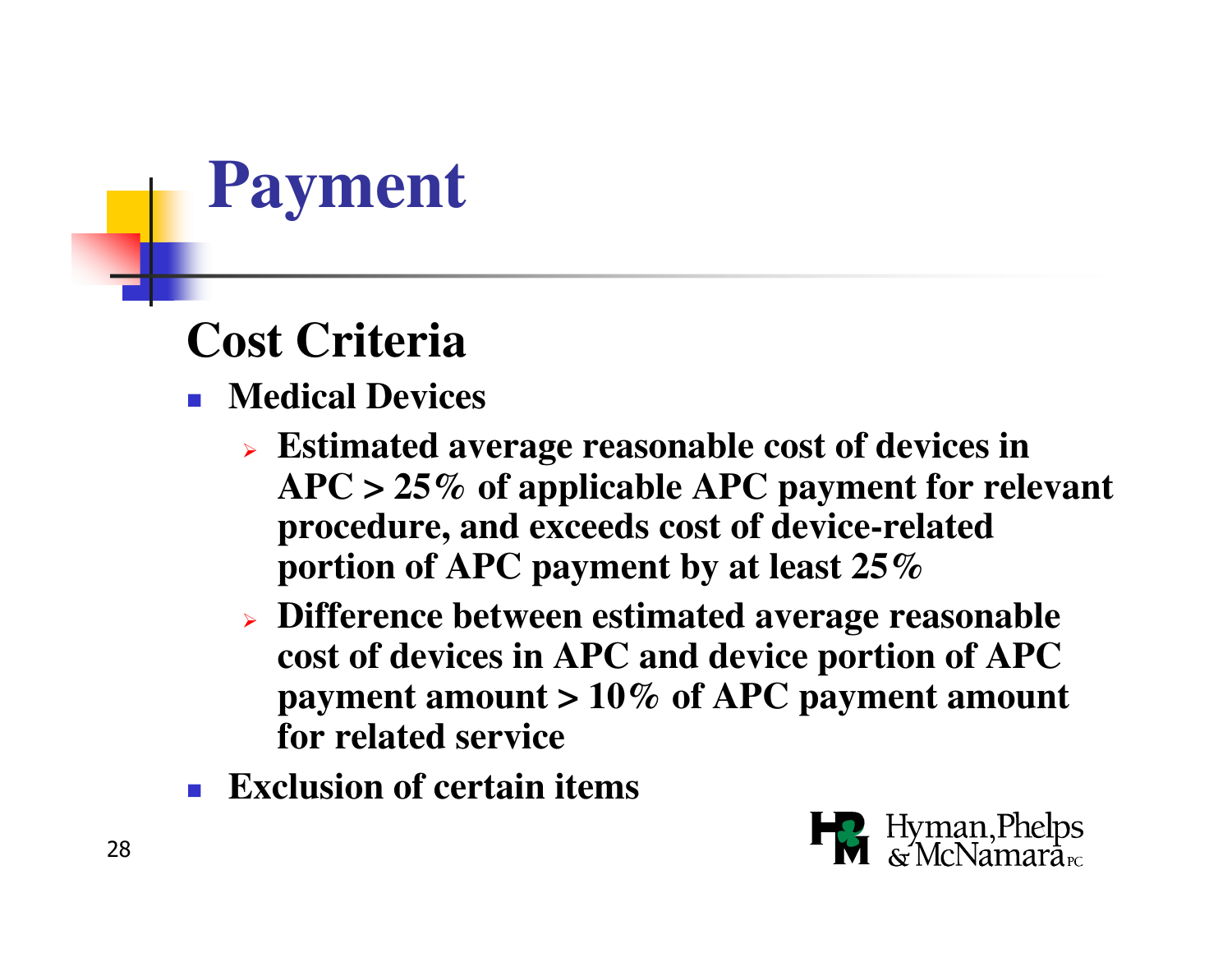**Amount of Pass-through payment**

- **Drugs or Biologics:**
	- **Generally, ASP + 6%, minus drug or biologic portion of APC payment amount**
- **Medical Devices:**
	- **Hospital's charge, adjusted to actual cost, minus APC payment amount for device**

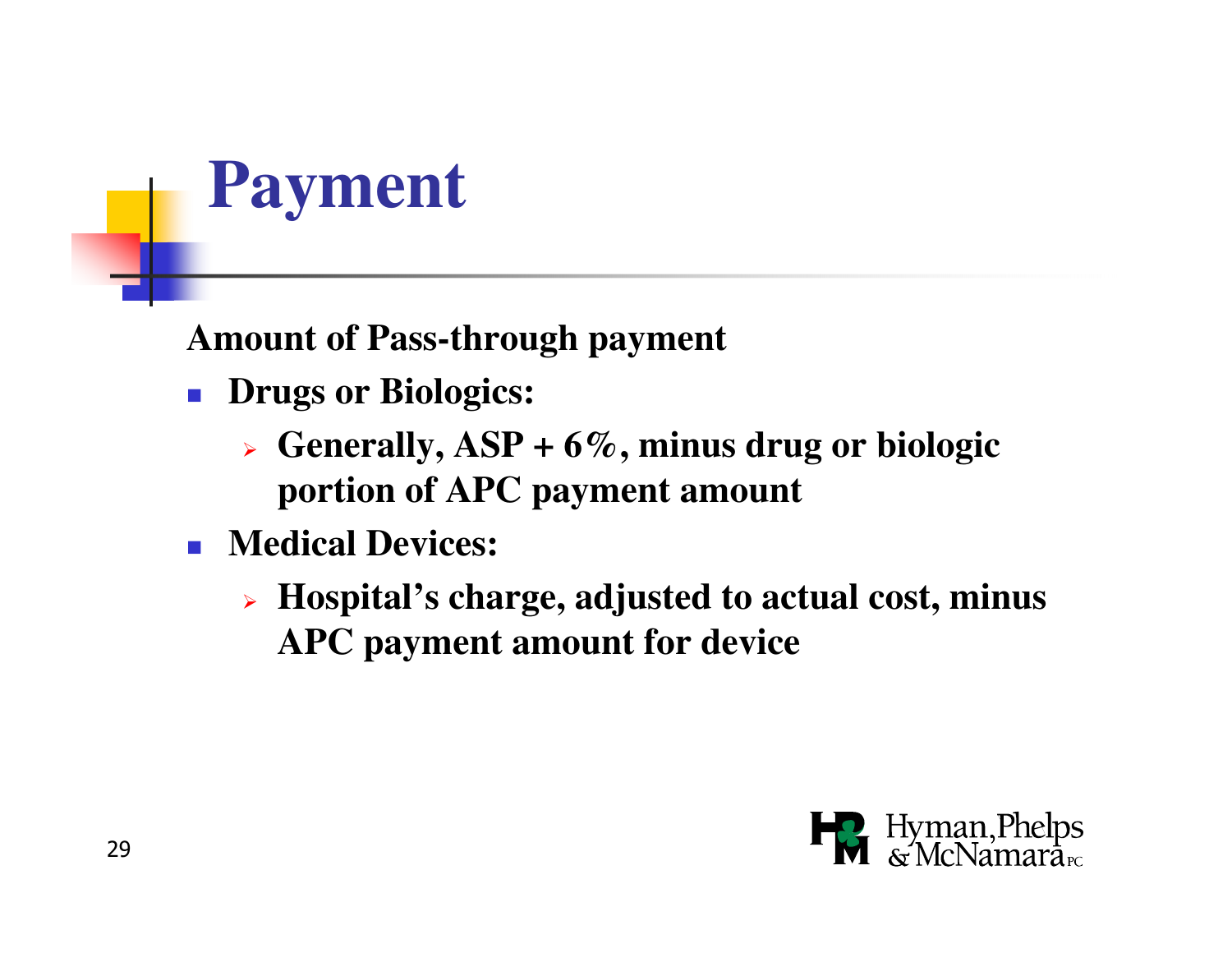#### $\Box$ **New Technology APC category:**

- **Intended for complete services/procedures that cannot be appropriately billed under an existing HCPCS code or APC**
- **Must be "truly new"**
- **Must be distinct procedure with a beginning, middle, and end**
- **Not appropriate for drugs, biologics or devices that could qualify for pass-through payment under OPPS**

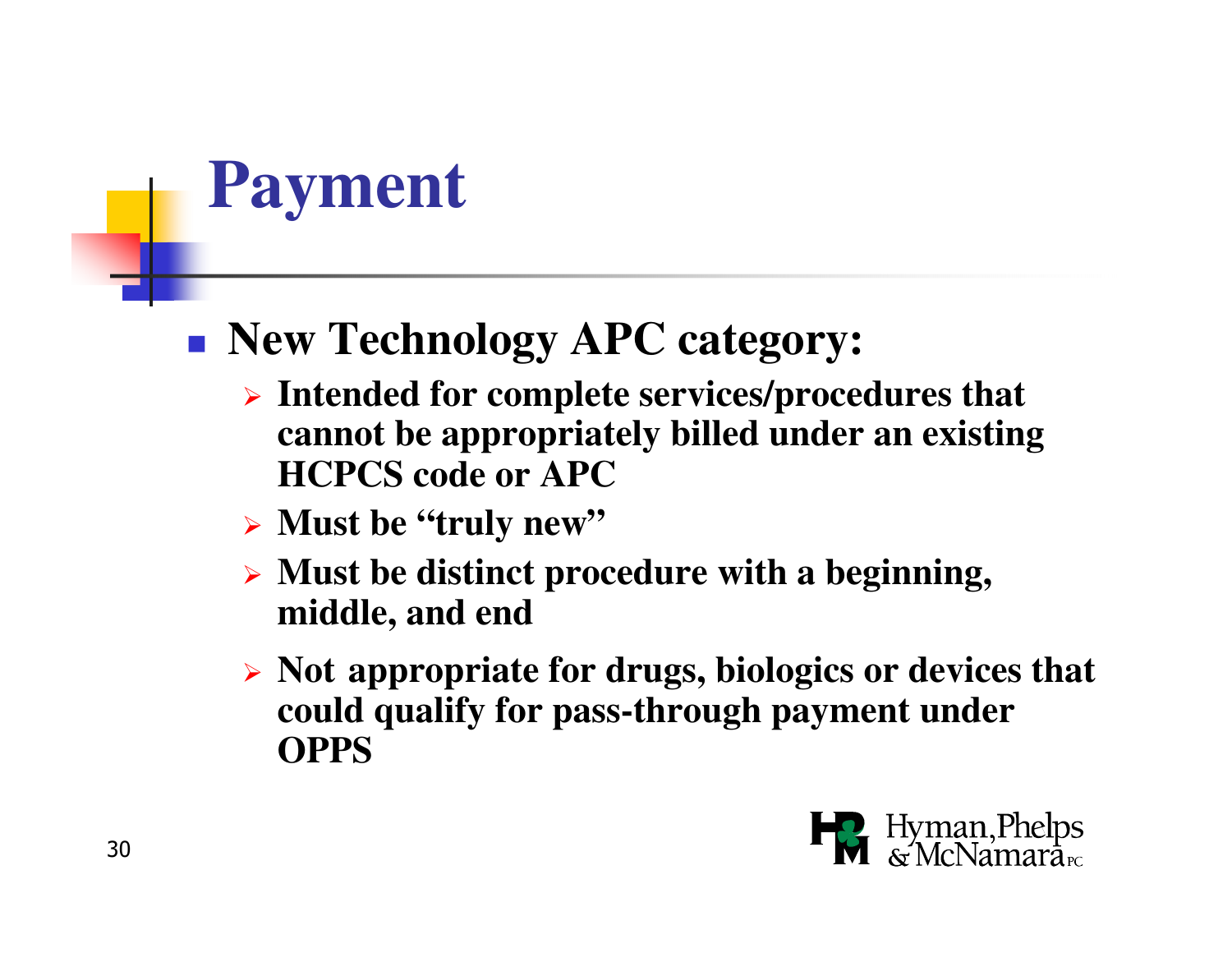#### **Conclusion**